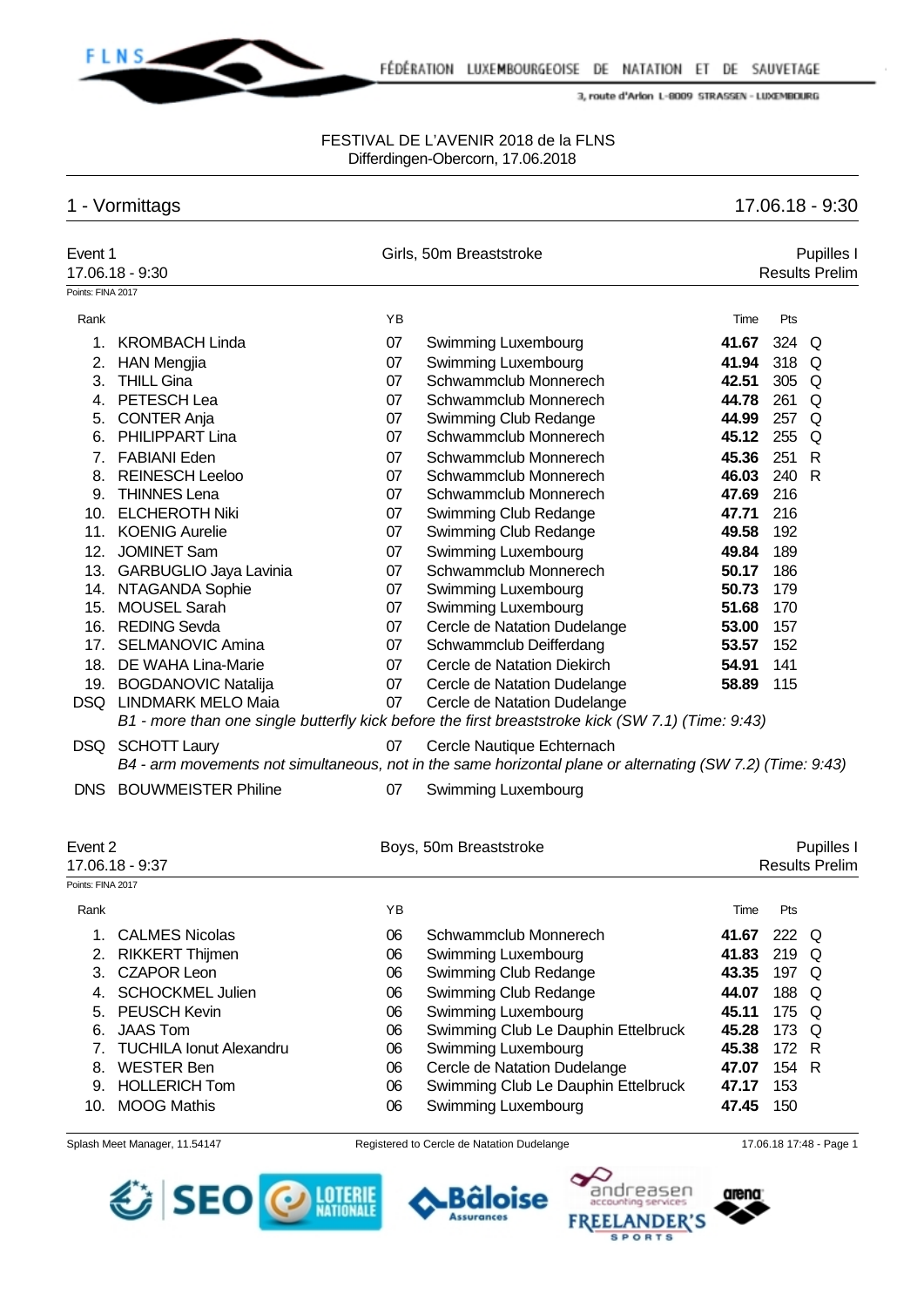

### FESTIVAL DE L'AVENIR 2018 de la FLNS Differdingen-Obercorn, 17.06.2018

|                   | Event 2, Boys, 50m Breaststroke, Prelim, Pupilles I |    |                                     |       |                       |
|-------------------|-----------------------------------------------------|----|-------------------------------------|-------|-----------------------|
| Rank              |                                                     | YB |                                     | Time  | Pts                   |
| 11 <sub>1</sub>   | MILANOVSKI Stefan                                   | 06 | Swimming Luxembourg                 | 50.81 | 122                   |
| 12.               | <b>ALLIN Rafael</b>                                 | 06 | Swimming Club Le Dauphin Ettelbruck | 51.70 | 116                   |
| 13.               | PUETZ Tun                                           | 06 | Swimming Luxembourg                 | 52.00 | 114                   |
| 14.               | PEREIRA TEIXEIRA Rodrigo                            | 06 | Schwammclub Deifferdang             | 55.35 | 94                    |
| Event 3           |                                                     |    | Girls, 50m Breaststroke             |       | Pupilles II           |
|                   | 17.06.18 - 9:43                                     |    |                                     |       | <b>Results Prelim</b> |
| Points: FINA 2017 |                                                     |    |                                     |       |                       |
| Rank              |                                                     | YB |                                     | Time  | Pts                   |
| 1.                | <b>BORDONARO Madeleine</b>                          | 06 | Cercle Nautique Petange             | 39.09 | 393<br>O              |
| 2.                | <b>CARNEIRO Sofia</b>                               | 06 | Swimming Luxembourg                 | 40.93 | 342<br>Q              |
| 3.                | <b>LURKIN Mathilde</b>                              | 06 | Swimming Luxembourg                 | 41.52 | 328<br>Q              |
| 4.                | <b>KETTENMEYER Yin</b>                              | 06 | Swimming Club Le Dauphin Ettelbruck | 41.59 | 326<br>Q              |
| 5.                | <b>KIDD Francesca</b>                               | 06 | Swimming Luxembourg                 | 43.71 | 281<br>$\Omega$       |
| 6.                | <b>NOTHUM Gwen</b>                                  | 06 | Swimming Club Redange               | 44.27 | 270<br>$\Omega$       |
| 7.                | SOFFIO Mara                                         | 06 | Schwammclub Monnerech               | 46.55 | 232<br>R              |
| 8.                | <b>OLINGER Tina</b>                                 | 06 | Cercle de Natation Wiltz            | 46.70 | 230<br>R              |
| 9.                | <b>BOKOVA Marta</b>                                 | 06 | Swimming Luxembourg                 | 47.36 | 221                   |
| 10.               | <b>BERTRANG Louana</b>                              | 06 | Schwammclub Monnerech               | 50.03 | 187                   |
| 11.               | HATVANI Boglarka                                    | 06 | Swimming Luxembourg                 | 52.01 | 166                   |
| 12.               | POPA Sonia                                          | 06 | Schwammclub Monnerech               | 52.12 | 165                   |
|                   |                                                     |    |                                     |       |                       |

#### Event 4 **Boys**, 50m Breaststroke **Reserves** Pupilles II

17.06.18 - 9:46 Results Prelim

| Points: FINA 2017 |                             |    |                                     |       |     |     |
|-------------------|-----------------------------|----|-------------------------------------|-------|-----|-----|
| Rank              |                             | ΥB |                                     | Time  | Pts |     |
|                   | <b>LUCARELLI Riccardo</b>   | 05 | Swimming Luxembourg                 | 34.35 | 397 | Q   |
| 2.                | <b>FLOREAN Darius</b>       | 05 | Swimming Luxembourg                 | 34.89 | 379 | Q   |
| 3.                | <b>DURAKOVIC Tarik</b>      | 05 | Swimming Luxembourg                 | 35.53 | 358 | Q   |
| 4.                | <b>CARNEIRO Nuno</b>        | 05 | Swimming Luxembourg                 | 36.49 | 331 | O   |
| 5.                | <b>BOURGUIGNON Benjamin</b> | 05 | Swimming Club Le Dauphin Ettelbruck | 36.84 | 321 | O   |
| 6.                | <b>KEMP Finn</b>            | 05 | Swimming Luxembourg                 | 38.73 | 277 | O   |
|                   | <b>SUETOE Rafael</b>        | 05 | Swimming Luxembourg                 | 38.89 | 273 | - R |
| 8.                | <b>THILL Nicolas</b>        | 05 | Swimming Luxembourg                 | 40.00 | 251 | - R |
| 9.                | <b>KIRCH Paul</b>           | 05 | Cercle de Natation Dudelange        | 40.11 | 249 |     |
| 10.               | NAFFOUTI Nael               | 05 | Cercle de Natation Wiltz            | 40.47 | 242 |     |
| 11.               | <b>OLINGER Liam</b>         | 05 | Schwammclub Monnerech               | 41.75 | 221 |     |
| 12.               | <b>BOENTGES Kimi</b>        | 05 | Cercle Nautique Petange             | 42.38 | 211 |     |
| 13.               | NTAGANDA Alexis             | 05 | Swimming Luxembourg                 | 45.42 | 171 |     |
| 14.               | <b>SCHOLER Louis</b>        | 05 | Swimming Luxembourg                 | 46.28 | 162 |     |
| 15.               | <b>TRESSEL Yannis</b>       | 05 | Swimming Club Le Dauphin Ettelbruck | 47.13 | 153 |     |
| 16.               | <b>SIJARIC Jordan</b>       | 05 | Schwammclub Deifferdang             | 51.51 | 117 |     |







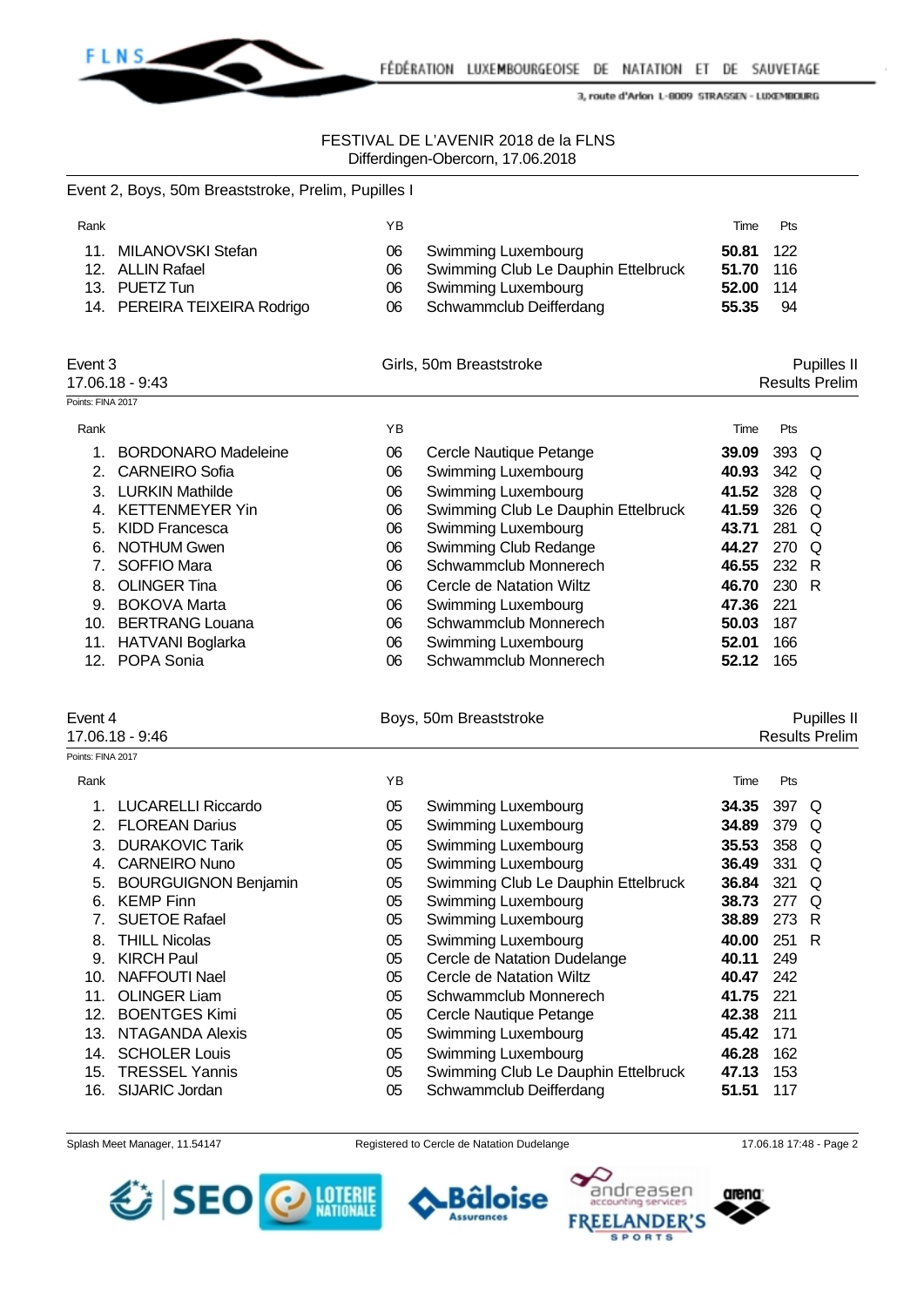

# FESTIVAL DE L'AVENIR 2018 de la FLNS Differdingen-Obercorn, 17.06.2018

| Event 5           | 17.06.18 - 9:51                                                                             |    | Girls, 50m Breaststroke                                                                                            |         |     | Poussins I<br><b>Results</b> |
|-------------------|---------------------------------------------------------------------------------------------|----|--------------------------------------------------------------------------------------------------------------------|---------|-----|------------------------------|
| Points: FINA 2017 |                                                                                             |    |                                                                                                                    |         |     |                              |
| Rank              |                                                                                             | YB |                                                                                                                    | Time    | Pts |                              |
| 1.                | <b>GRUJIC-MARTINS Teodora</b>                                                               | 09 | Swimming Luxembourg                                                                                                | 48.42   | 206 |                              |
| 2.                | MILANOVSKI Maja                                                                             | 09 | Swimming Luxembourg                                                                                                | 52.63   | 161 |                              |
| 3.                | <b>MOSTAFA Nour</b>                                                                         | 09 | Schwammclub Monnerech                                                                                              | 52.66   | 160 |                              |
| 4.                | <b>CONSTANTIN Sophia</b>                                                                    | 09 | Swimming Luxembourg                                                                                                | 53.51   | 153 |                              |
| 5.                | <b>KROMBACH Eva</b>                                                                         | 09 | Swimming Luxembourg                                                                                                | 54.57   | 144 |                              |
| 6.                | <b>LUTZEN Laura</b>                                                                         | 09 | Cercle de Natation Diekirch                                                                                        | 55.68   | 136 |                              |
|                   | 7. PHILIPPART Enny                                                                          | 09 | Schwammclub Monnerech                                                                                              | 56.01   | 133 |                              |
|                   | 8. PRENTIC Anela                                                                            | 09 | Schwammclub Deifferdang                                                                                            | 58.62   | 116 |                              |
| 9.                | <b>OLINGER Lilli</b>                                                                        | 09 | Cercle de Natation Wiltz                                                                                           | 1:06.90 | 78  |                              |
| 10.               | SLAVAZZA Lola                                                                               | 09 | Swimming Club Redange                                                                                              | 1:11.31 | 64  |                              |
|                   | WDR SMITH Josephine                                                                         | 09 | Swimming Club Redange                                                                                              |         |     |                              |
| Event 6           |                                                                                             |    |                                                                                                                    |         |     | Poussins I                   |
|                   | 17.06.18 - 9:56                                                                             |    | Boys, 50m Breaststroke                                                                                             |         |     | <b>Results</b>               |
| Points: FINA 2017 |                                                                                             |    |                                                                                                                    |         |     |                              |
|                   |                                                                                             |    |                                                                                                                    |         |     |                              |
| Rank              |                                                                                             | YB |                                                                                                                    | Time    | Pts |                              |
| 1.                | <b>VISSER Mats</b>                                                                          | 08 | Swimming Club Le Dauphin Ettelbruck                                                                                | 48.19   | 143 |                              |
| 2.                | <b>SAMMARCO Andrea</b>                                                                      | 08 | Swimming Luxembourg                                                                                                | 49.39   | 133 |                              |
| 3.                | <b>BOURG Nicolas</b>                                                                        | 08 | Swimming Luxembourg                                                                                                | 49.41   | 133 |                              |
| 4.                | <b>KRIES Leo</b>                                                                            | 08 | Swimming Luxembourg                                                                                                | 50.65   | 123 |                              |
| 5.                | <b>ANISKO Leonard</b>                                                                       | 08 | Cercle Nautique Petange                                                                                            | 51.24   | 119 |                              |
| 6.                | <b>FERREIRA Noah</b>                                                                        | 08 | Cercle Nautique Echternach                                                                                         | 51.60   | 117 |                              |
| 7.                | <b>VIGUIER Evan</b>                                                                         | 08 | Swimming Luxembourg                                                                                                | 51.65   | 116 |                              |
| 8.                | <b>MOOG Jules</b>                                                                           | 08 | Swimming Luxembourg                                                                                                | 55.43   | 94  |                              |
|                   | 9. FLOENER Gilles                                                                           | 08 | Cercle de Natation Dudelange                                                                                       | 57.42   | 85  |                              |
|                   | 10. GEORGIEV Theodor                                                                        | 08 | Swimming Luxembourg                                                                                                | 57.62   | 84  |                              |
|                   | 11. DAKEU NGAHA David Owen                                                                  | 08 | Cercle de Natation Diekirch                                                                                        | 58.50   | 80  |                              |
|                   | 12. KROMBACH Alex                                                                           | 08 | Swimming Luxembourg                                                                                                | 1:00.26 | 73  |                              |
|                   | DSQ ORTIZ BOGDANOV Pablo<br>G2 - Starting before the starting signal (SW 4.4) (Time: 10:15) | 08 | Swimming Luxembourg                                                                                                |         |     |                              |
|                   | DSQ STEVENS Finn                                                                            | 08 | Cercle Nautique Echternach                                                                                         |         |     |                              |
|                   | 10:15                                                                                       |    | B14 - did not touch the wall with both hands simultaneously and separated at the turn / finish (SW 7.6) (Time:     |         |     |                              |
|                   | DSQ BAGZE TCHUINDJANG Joseph                                                                | 08 | Schwammclub Deifferdang                                                                                            |         |     |                              |
|                   | (Time: 10:15)                                                                               |    | B7 - elbows over the water, except for the last stroke before / during the turn or final stroke at finish (SW 7.3) |         |     |                              |
|                   | DSQ PIRET Alexandre                                                                         | 08 | Swimming Club Redange                                                                                              |         |     |                              |
|                   | 10:15                                                                                       |    | B11 - movements of the legs not simultaneous, not on the same horizontal plane or alternating (SW 7.4) (Time.      |         |     |                              |
|                   | DSQ BRANDAO Lyam                                                                            | 08 | Schwammclub Monnerech                                                                                              |         |     |                              |
|                   | G2 - Starting before the starting signal (SW 4.4) (Time: 10:15)                             |    |                                                                                                                    |         |     |                              |

Splash Meet Manager, 11.54147 Registered to Cercle de Natation Dudelange 17.06.18 17:48 - Page 3



arena





ndreasen

**SPORTS** 

**INDER'S**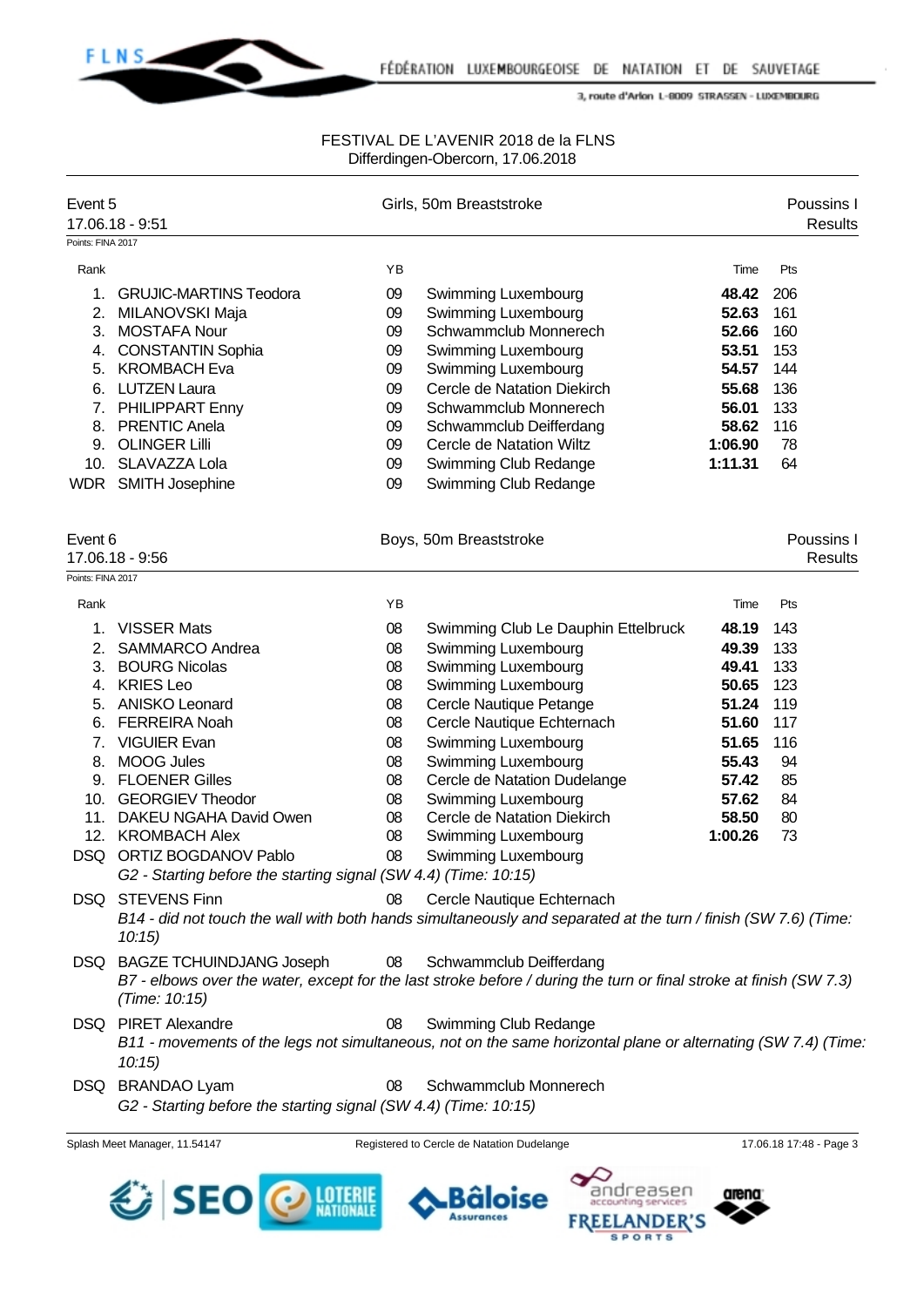

### FESTIVAL DE L'AVENIR 2018 de la FLNS Differdingen-Obercorn, 17.06.2018

|                   | Event 6, Boys, 50m Breaststroke, Poussins I             |          |                                                                                                             |         |     |                               |
|-------------------|---------------------------------------------------------|----------|-------------------------------------------------------------------------------------------------------------|---------|-----|-------------------------------|
| Rank              |                                                         | ΥB       |                                                                                                             | Time    | Pts |                               |
|                   | <b>DSQ</b> PIRET Alexis                                 | 08       | Swimming Club Redange                                                                                       |         |     |                               |
|                   |                                                         |          | B4 - arm movements not simultaneous, not in the same horizontal plane or alternating (SW 7.2) (Time: 10:15) |         |     |                               |
|                   | <b>DNS</b> METZLER Charles                              | 08       | Swimming Luxembourg                                                                                         |         |     |                               |
| Event 7           | 17.06.18 - 10:03                                        |          | Girls, 50m Breaststroke                                                                                     |         |     | Poussins II<br><b>Results</b> |
| Points: FINA 2017 |                                                         |          |                                                                                                             |         |     |                               |
| Rank              |                                                         | ΥB       |                                                                                                             | Time    | Pts |                               |
|                   | 1. ALLAR Maud                                           | 08       | Cercle Nautique Petange                                                                                     | 44.39   | 268 |                               |
| 2.                | <b>SCHILTZ Amelie</b>                                   | 08       | Cercle Nautique Echternach                                                                                  | 44.46   | 267 |                               |
| 3.                | <b>CALMES Liz</b>                                       | 08       | Schwammclub Monnerech                                                                                       | 45.15   | 255 |                               |
|                   | 4. BLESES Joyce                                         | 08       | Swimming Club Le Dauphin Ettelbruck                                                                         | 45.65   | 246 |                               |
|                   | 5. AVEZ Paule Audrey                                    | 08       | Cercle Nautique Petange                                                                                     | 48.26   | 209 |                               |
|                   | <b>SCHOLER Amelie</b>                                   | 08       | Swimming Luxembourg                                                                                         | 48.26   | 209 |                               |
| 7.                | <b>DONDELINGER Elisa</b>                                | 08       | Swimming Luxembourg                                                                                         | 48.30   | 208 |                               |
| 8.                | <b>OLIVERO Francesca</b>                                | 08       | Swimming Luxembourg                                                                                         | 48.86   | 201 |                               |
| 9.                | <b>NEMETI Borbala</b>                                   | 08       | Swimming Luxembourg                                                                                         | 50.76   | 179 |                               |
| 10.               | <b>WAGNER Caroline</b>                                  | 08       | Cercle de Natation Dudelange                                                                                | 51.49   | 172 |                               |
| 11.               | <b>GHIRELLI Lynn</b>                                    | 08       | Swimming Club Le Dauphin Ettelbruck                                                                         | 53.08   | 157 |                               |
| 12.               | PEIFFER Noemie                                          | 08       | Schwammclub Monnerech                                                                                       | 53.33   | 154 |                               |
| 13.               | <b>MARTUCCI Sofia</b>                                   | 08       | Schwammclub Deifferdang                                                                                     | 53.64   | 152 |                               |
|                   | 14. HRIC Nina                                           | 08       | Swimming Luxembourg                                                                                         | 54.41   | 145 |                               |
| 15.               | <b>ALBERS Emely</b>                                     | 08       | Swimming Club Le Dauphin Ettelbruck                                                                         | 54.60   | 144 |                               |
| 16.               | <b>BOUWMEISTER Annebelle</b>                            | 08       | Swimming Luxembourg                                                                                         | 55.44   | 137 |                               |
|                   | 17. BOUWMEISTER Yfke                                    | 08       | Swimming Luxembourg                                                                                         | 55.46   | 137 |                               |
|                   | 18. STRASSER Amelie                                     | 08       | Swimming Club Le Dauphin Ettelbruck                                                                         | 57.48   | 123 |                               |
|                   | 19. HILKHUIJSEN Sarah                                   | 08       | Cercle Nautique Echternach                                                                                  | 1:07.66 | 75  |                               |
|                   | 20. DEWEZ Lola Kuiama                                   | 08       | Cercle de Natation Diekirch                                                                                 | 1:10.91 | 65  |                               |
| <b>DNS</b>        | 21. FETEIRO DO SENHOR Matilde<br><b>TEIXEIRA Alicia</b> | 08<br>08 | Schwammclub Monnerech<br>Schwammclub Deifferdang                                                            | 1:14.95 | 55  |                               |
| Event 8           |                                                         |          |                                                                                                             |         |     | Poussins II                   |
|                   | 17.06.18 - 10:10                                        |          | Boys, 50m Breaststroke                                                                                      |         |     | <b>Results</b>                |
| Points: FINA 2017 |                                                         |          |                                                                                                             |         |     |                               |
| Rank              |                                                         | ΥB       |                                                                                                             | Time    | Pts |                               |
| 1.                | <b>CHAUSSARD Albert</b>                                 | 07       | Cercle de Natation Dudelange                                                                                | 41.17   | 230 |                               |
| 2.                | PUETZ Jonah                                             | 07       | Swimming Club Le Dauphin Ettelbruck                                                                         | 44.55   | 182 |                               |
|                   | 3. LEY Jamie                                            | 07       | Swimming Club Le Dauphin Ettelbruck                                                                         | 45.09   | 175 |                               |
| 4.                | FEDOSSEEV Anton                                         | 07       | Swimming Luxembourg                                                                                         | 45.39   | 172 |                               |
| 5.                | <b>PASSER Daniel</b>                                    | 07       | Swimming Luxembourg                                                                                         | 45.46   | 171 |                               |
| 6.                | <b>DUSEMON Paul</b>                                     | 07       | Swimming Luxembourg                                                                                         | 46.85   | 156 |                               |
|                   | 7. HAAG Yanic                                           | 07       | Swimming Club Redange                                                                                       | 47.13   | 153 |                               |
|                   | 8. ESCHETTE Louis                                       | 07       | Cercle de Natation Wiltz                                                                                    | 49.15   | 135 |                               |
|                   |                                                         |          |                                                                                                             |         |     |                               |

Splash Meet Manager, 11.54147 Registered to Cercle de Natation Dudelange 17.06.18 17:48 - Page 4





**FREEI** 

**SPORTS** 

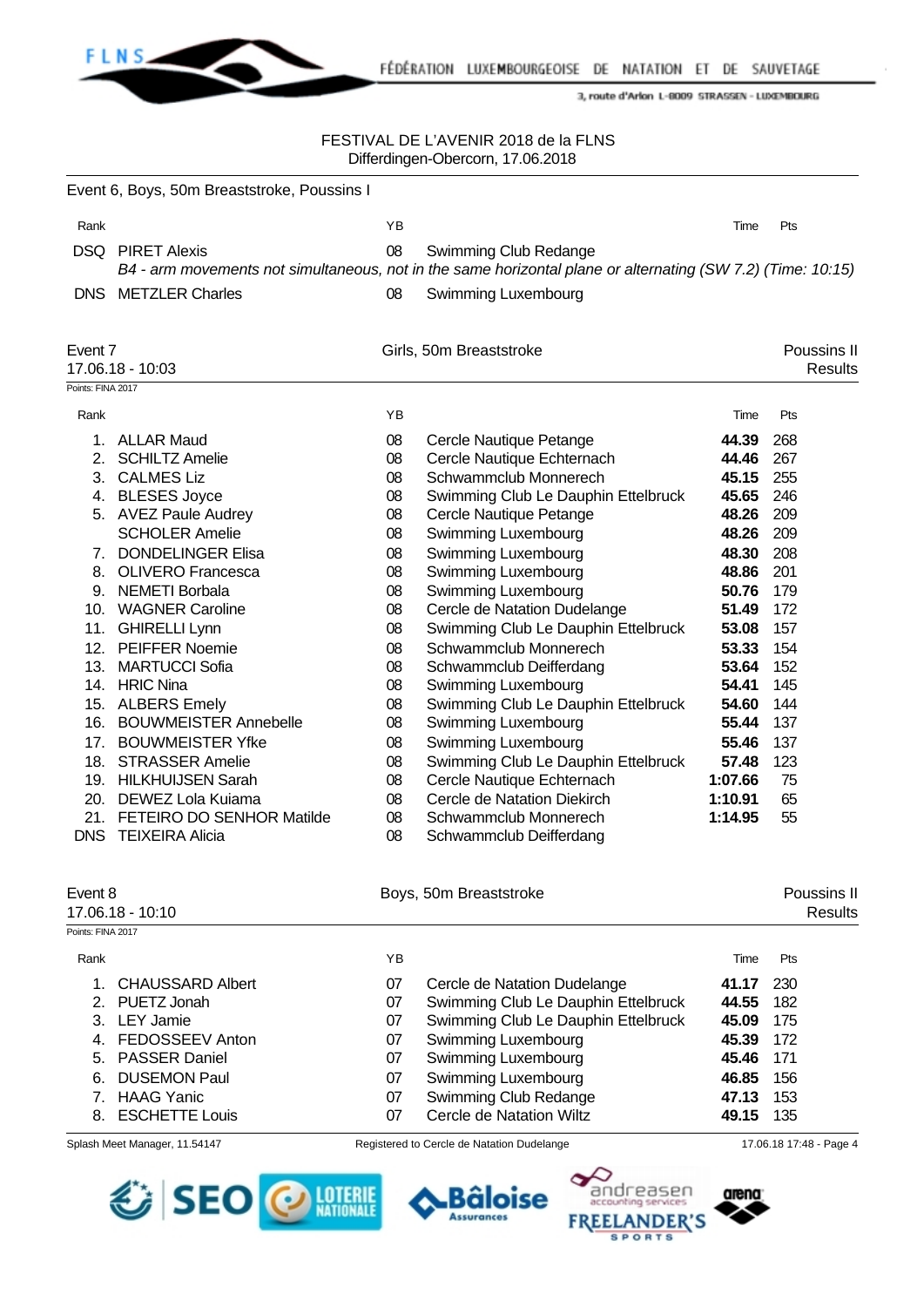

### FESTIVAL DE L'AVENIR 2018 de la FLNS Differdingen-Obercorn, 17.06.2018

# Event 8, Boys, 50m Breaststroke, Poussins II

| Rank              |                                                          | YB       |                                                                                                                | Time               | Pts        |
|-------------------|----------------------------------------------------------|----------|----------------------------------------------------------------------------------------------------------------|--------------------|------------|
|                   | 9. THILL Louis                                           | 07       | Swimming Luxembourg                                                                                            | 49.44              | 133        |
|                   | 10. BECIROVIC Benjamin                                   | 07       | Swimming Club Redange                                                                                          | 50.39              | 125        |
|                   | 11. LEONARD Lou                                          | 07       | Swimming Luxembourg                                                                                            | 50.97              | 121        |
|                   | 12. REIFF Mathieu                                        | 07       | Swimming Club Le Dauphin Ettelbruck                                                                            | 51.99              | 114        |
|                   | 13. LUDOVICY Steve                                       | 07       | Swimming Club Le Dauphin Ettelbruck                                                                            | 52.61              | 110        |
|                   | 14. WEILER Theid                                         | 07       | Cercle de Natation Wiltz                                                                                       | 1:00.47            | 72         |
|                   | 15. WAGNER Lee                                           | 07       | Cercle de Natation Dudelange                                                                                   | 1:00.61            | 72         |
|                   | 16. SCHARF Herman                                        | 07       | Swimming Luxembourg                                                                                            | 1:03.90            | 61         |
|                   | 17. LISO Timoteo                                         | 07       | Schwammclub Deifferdang                                                                                        | 1:05.84            | 56         |
|                   | DSQ WEYLAND Philippe                                     | 07       | Swimming Luxembourg                                                                                            |                    |            |
|                   |                                                          |          | B14 - did not touch the wall with both hands simultaneously and separated at the turn / finish (SW 7.6) (Time: |                    |            |
|                   | 10:15                                                    |          |                                                                                                                |                    |            |
|                   |                                                          | 07       |                                                                                                                |                    |            |
|                   | DSQ GONZALEZ PEREZ Rodrigo                               |          | <b>Swimming Luxembourg</b>                                                                                     |                    |            |
|                   | 10:15                                                    |          | B14 - did not touch the wall with both hands simultaneously and separated at the turn / finish (SW 7.6) (Time: |                    |            |
|                   | DSQ FELTZ Nicolas                                        | 07       | Swimming Luxembourg                                                                                            |                    |            |
|                   |                                                          |          | B1 - more than one single butterfly kick before the first breaststroke kick (SW 7.1) (Time: 10:15)             |                    |            |
|                   | DSQ PEREIRA BRIGA Gabriel Francisco                      | 07       | Schwammclub Deifferdang                                                                                        |                    |            |
|                   |                                                          |          | B13 - alternating movements of the feet or downward butterfly kicks (except as allowed by SW 7.1) (SW 7.5)     |                    |            |
|                   | (Time: 10:15)                                            |          |                                                                                                                |                    |            |
|                   | DNS DUPONT Julien                                        | 07       | Cercle de Natation Dudelange                                                                                   |                    |            |
|                   | DNS MUSY Sacha                                           | 07       | Swimming Luxembourg                                                                                            |                    |            |
|                   |                                                          |          |                                                                                                                |                    |            |
|                   |                                                          |          |                                                                                                                |                    |            |
|                   |                                                          |          |                                                                                                                |                    |            |
|                   |                                                          |          |                                                                                                                |                    |            |
| Event 9           |                                                          |          | Girls, 400m Freestyle                                                                                          |                    | Pupilles I |
| Points: FINA 2017 | 17.06.18 - 10:17                                         |          |                                                                                                                |                    | Results    |
|                   |                                                          | YB       |                                                                                                                | Time               | Pts        |
| Rank              |                                                          |          |                                                                                                                |                    |            |
| 1.                | <b>REINESCH Leeloo</b>                                   | 07       | Schwammclub Monnerech                                                                                          | 5:19.53            | 395        |
| 2.                | <b>THILL Gina</b>                                        | 07       | Schwammclub Monnerech                                                                                          | 5:24.04            | 379        |
| 3.                | PHILIPPART Lina                                          | 07       | Schwammclub Monnerech                                                                                          | 5:25.45            | 374        |
| 4.                | <b>KROMBACH Linda</b>                                    | 07       | <b>Swimming Luxembourg</b>                                                                                     | 5:30.01            | 358        |
| 5.                | <b>FABIANI Eden</b>                                      | 07       | Schwammclub Monnerech                                                                                          | 5:39.71            | 329        |
| 6.                | NTAGANDA Sophie                                          | 07       | Swimming Luxembourg                                                                                            | 5:52.30            | 294        |
|                   | 7. PETESCH Lea                                           | 07       | Schwammclub Monnerech                                                                                          | 6:00.22 275        |            |
| 8.                | <b>ELCHEROTH Niki</b>                                    | 07       | Swimming Club Redange                                                                                          | 6:02.63            | 270        |
|                   | 9. KOENIG Aurelie                                        | 07       | Swimming Club Redange                                                                                          | 6:03.34            | 268        |
|                   | 10. LINDMARK MELO Maia                                   | 07       | Cercle de Natation Dudelange                                                                                   | 6:10.84            | 252        |
| 11.               | <b>JOMINET Sam</b>                                       | 07       | Swimming Luxembourg                                                                                            | 6:14.67            | 245        |
|                   | 12. THINNES Lena                                         | 07       | Schwammclub Monnerech                                                                                          | 6:31.45            | 215        |
|                   | 13. MOUSEL Sarah                                         | 07       | Swimming Luxembourg                                                                                            | 6:48.31            | 189        |
|                   | 14. REDING Sevda                                         | 07       | Cercle de Natation Dudelange                                                                                   | 6:52.60            | 183        |
| 16.               | 15. GARBUGLIO Jaya Lavinia<br><b>BOGDANOVIC Natalija</b> | 07<br>07 | Schwammclub Monnerech<br>Cercle de Natation Dudelange                                                          | 6:57.12<br>8:13.40 | 177<br>107 |







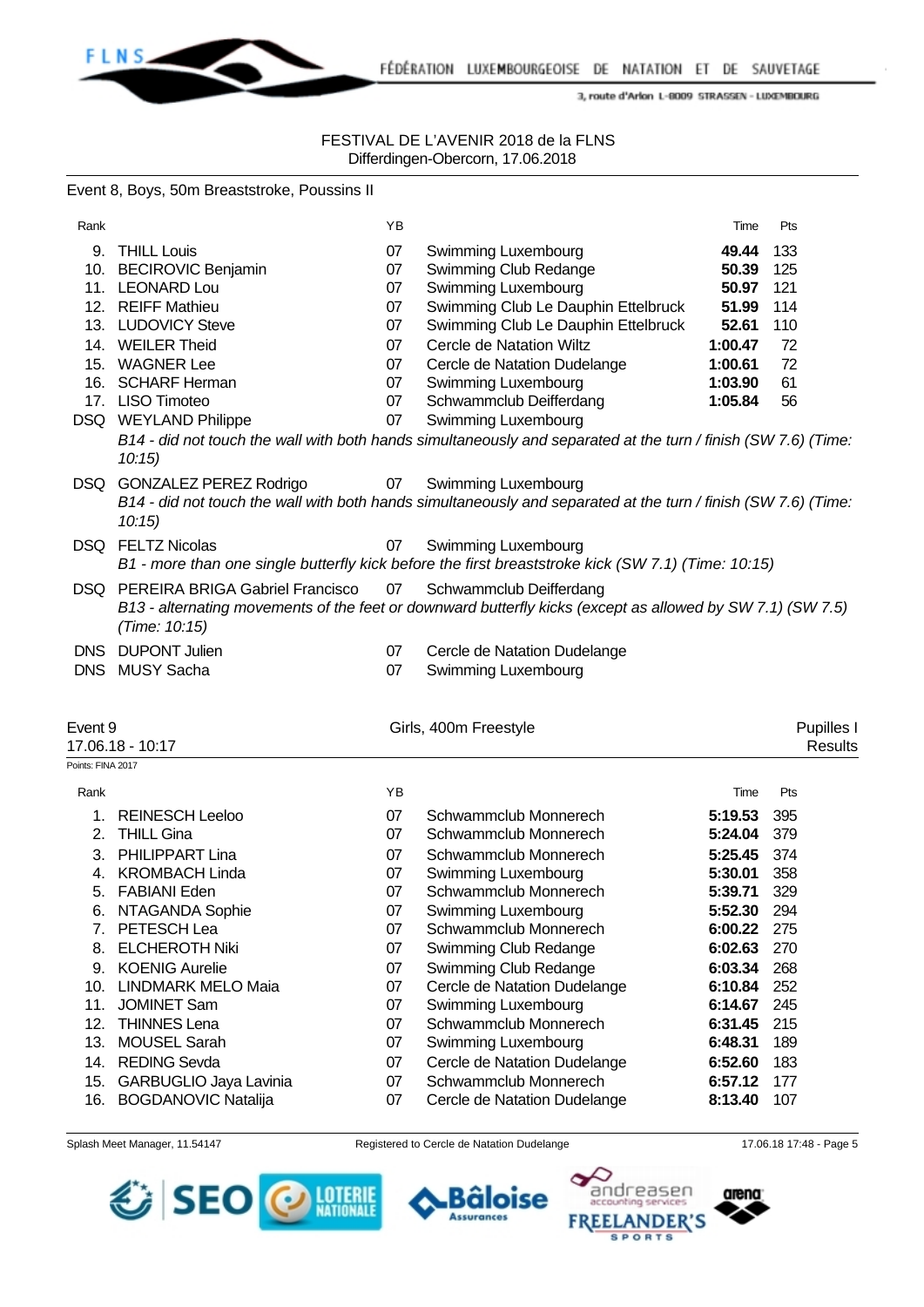

# FESTIVAL DE L'AVENIR 2018 de la FLNS Differdingen-Obercorn, 17.06.2018

|                   | Event 9, Girls, 400m Freestyle, Pupilles I |    |                                     |         |                |
|-------------------|--------------------------------------------|----|-------------------------------------|---------|----------------|
| Rank              |                                            | ΥB |                                     | Time    | Pts            |
| DNS.              | <b>BOUWMEISTER Philine</b>                 | 07 | Swimming Luxembourg                 |         |                |
| Event 10          |                                            |    | Boys, 400m Freestyle                |         | Pupilles I     |
|                   | 17.06.18 - 10:42                           |    |                                     |         | <b>Results</b> |
| Points: FINA 2017 |                                            |    |                                     |         |                |
| Rank              |                                            | YB |                                     | Time    | Pts            |
| 1.                | <b>PEUSCH Kevin</b>                        | 06 | Swimming Luxembourg                 | 4:59.30 | 356            |
| 2.                | <b>CALMES Nicolas</b>                      | 06 | Schwammclub Monnerech               | 5:06.26 | 332            |
|                   | 3. WESTER Ben                              | 06 | Cercle de Natation Dudelange        | 5:08.10 | 326            |
|                   | 4. RIKKERT Thijmen                         | 06 | Swimming Luxembourg                 | 5:14.37 | 307            |
| 5.                | <b>MOOG Mathis</b>                         | 06 | Swimming Luxembourg                 | 5:15.64 | 304            |
| 6.                | <b>HOLLERICH Tom</b>                       | 06 | Swimming Club Le Dauphin Ettelbruck | 5:19.10 | 294            |
| 7.                | <b>SCHOCKMEL Julien</b>                    | 06 | Swimming Club Redange               | 5:30.52 | 264            |
| 8.                | <b>JAAS Tom</b>                            | 06 | Swimming Club Le Dauphin Ettelbruck | 5:34.61 | 255            |
|                   | 9. TUCHILA Ionut Alexandru                 | 06 | Swimming Luxembourg                 | 5:38.47 | 246            |
|                   | 10. CZAPOR Leon                            | 06 | Swimming Club Redange               | 5:44.73 | 233            |
|                   | 11. MILANOVSKI Stefan                      | 06 | Swimming Luxembourg                 | 6:00.71 | 203            |
|                   | 12. ALLIN Rafael                           | 06 | Swimming Club Le Dauphin Ettelbruck | 6:12.66 | 184            |
|                   | 13. PUETZ Tun                              | 06 | Swimming Luxembourg                 | 7:03.47 | 125            |
| Event 11          |                                            |    | Girls, 400m Freestyle               |         | Pupilles II    |
|                   | 17.06.18 - 11:04                           |    |                                     |         | <b>Results</b> |
| Points: FINA 2017 |                                            |    |                                     |         |                |
| Rank              |                                            | ΥB |                                     | Time    | Pts            |
| 1.                | <b>BORDONARO Madeleine</b>                 | 06 | Cercle Nautique Petange             | 5:09.40 | 435            |
|                   | 2. CARNEIRO Sofia                          | 06 | Swimming Luxembourg                 | 5:09.66 | 434            |
|                   | 3. NOTHUM Gwen                             | 06 | Swimming Club Redange               | 5:23.93 | 379            |
| 4.                | SOFFIO Mara                                | 06 | Schwammclub Monnerech               | 5:29.85 | 359            |
| 5.                | <b>KETTENMEYER Yin</b>                     | 06 | Swimming Club Le Dauphin Ettelbruck | 5:38.06 | 333            |
| 6.                | <b>LURKIN Mathilde</b>                     | 06 | Swimming Luxembourg                 | 5:50.70 | 299            |
| 7.                | <b>OLINGER Tina</b>                        | 06 | Cercle de Natation Wiltz            | 5:54.16 | 290            |
|                   | 8. POPA Sonia                              | 06 | Schwammclub Monnerech               | 6:02.62 | 270            |
| 9.                | <b>BOKOVA Marta</b>                        | 06 | Swimming Luxembourg                 | 6:03.23 | 269            |
| 10.               | <b>KIDD Francesca</b>                      | 06 | Swimming Luxembourg                 | 6:11.63 | 251            |
| 11.               | <b>BERTRANG Louana</b>                     | 06 | Schwammclub Monnerech               | 6:19.64 | 235            |





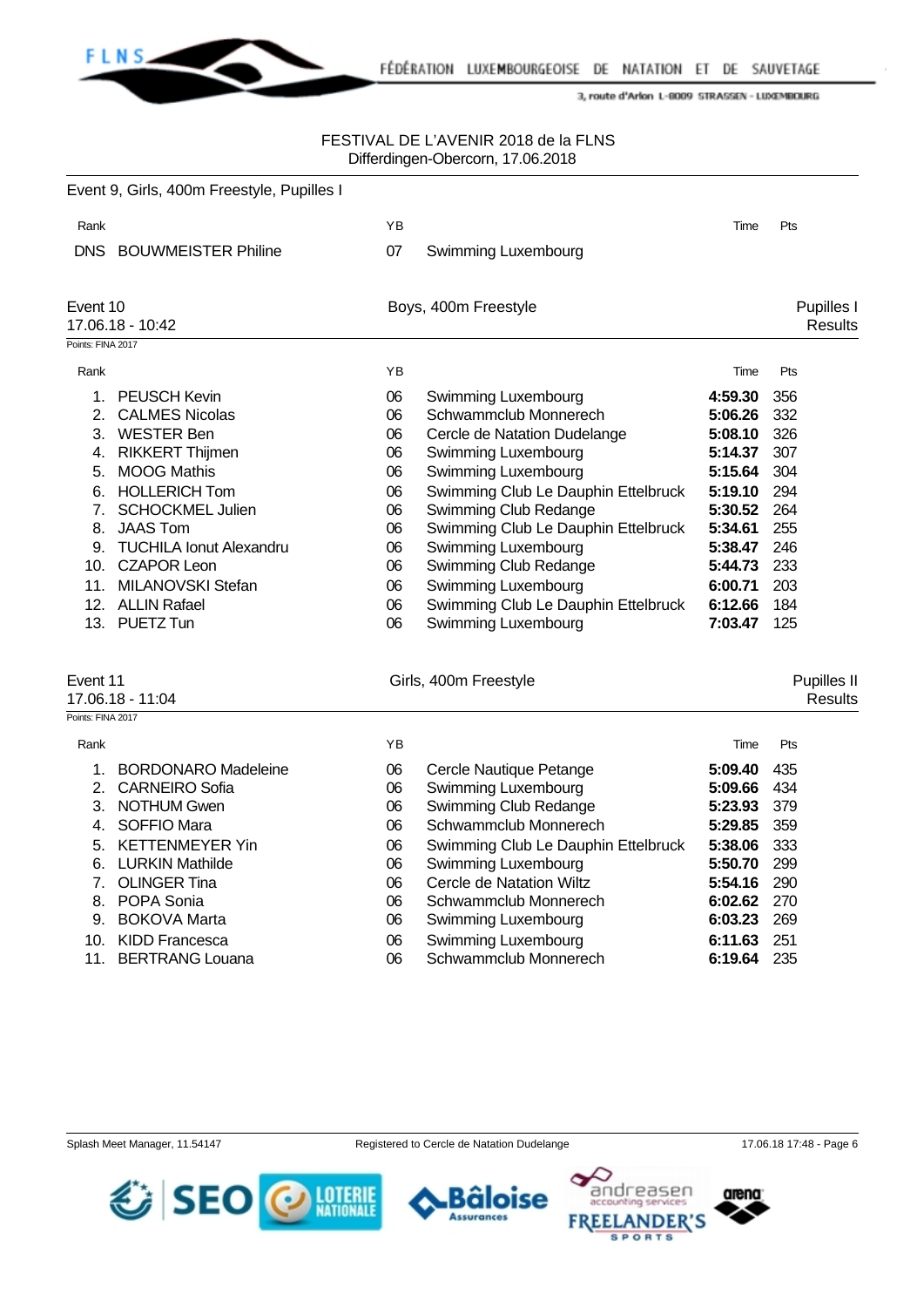

### FESTIVAL DE L'AVENIR 2018 de la FLNS Differdingen-Obercorn, 17.06.2018

| Event 12          | 17.06.18 - 11:20              |    | Boys, 400m Freestyle                |         |     | Pupilles II<br><b>Results</b> |
|-------------------|-------------------------------|----|-------------------------------------|---------|-----|-------------------------------|
| Points: FINA 2017 |                               |    |                                     |         |     |                               |
| Rank              |                               | YB |                                     | Time    | Pts |                               |
| 1.                | <b>LUCARELLI Riccardo</b>     | 05 | Swimming Luxembourg                 | 4:30.07 | 485 |                               |
| 2.                | <b>FLOREAN Darius</b>         | 05 | Swimming Luxembourg                 | 4:30.39 | 483 |                               |
|                   | 3. DURAKOVIC Tarik            | 05 | Swimming Luxembourg                 | 4:46.34 | 407 |                               |
| 4.                | <b>CARNEIRO Nuno</b>          | 05 | Swimming Luxembourg                 | 4:53.24 | 379 |                               |
| 5.                | <b>THILL Nicolas</b>          | 05 | Swimming Luxembourg                 | 4:54.29 | 375 |                               |
| 6.                | <b>WEYRICH Mike</b>           | 05 | Swimming Club Le Dauphin Ettelbruck | 5:00.23 | 353 |                               |
|                   | 7. KIRCH Paul                 | 05 | Cercle de Natation Dudelange        | 5:03.51 | 341 |                               |
|                   | 8. BOURGUIGNON Benjamin       | 05 | Swimming Club Le Dauphin Ettelbruck | 5:03.77 | 341 |                               |
|                   | 9. NAFFOUTI Nael              | 05 | Cercle de Natation Wiltz            | 5:14.66 | 306 |                               |
|                   | 10. BOENTGES Kimi             | 05 | Cercle Nautique Petange             | 5:14.80 | 306 |                               |
| 11.               | <b>OLINGER Liam</b>           | 05 | Schwammclub Monnerech               | 5:15.30 | 305 |                               |
| 12.               | <b>NTAGANDA Alexis</b>        | 05 | <b>Swimming Luxembourg</b>          | 5:16.60 | 301 |                               |
| 13.               | <b>SUETOE Rafael</b>          | 05 | Swimming Luxembourg                 | 5:32.26 | 260 |                               |
| 14.               | <b>TRESSEL Yannis</b>         | 05 | Swimming Club Le Dauphin Ettelbruck | 5:41.40 | 240 |                               |
|                   |                               |    |                                     |         |     |                               |
| Event 13          |                               |    | Girls, 100m Backstroke              |         |     | Poussins I                    |
|                   | 17.06.18 - 11:39              |    |                                     |         |     | <b>Results</b>                |
| Points: FINA 2017 |                               |    |                                     |         |     |                               |
| Rank              |                               | YB |                                     | Time    | Pts |                               |
| 1.                | <b>GRUJIC-MARTINS Teodora</b> | 09 | Swimming Luxembourg                 | 1:32.97 | 207 |                               |
| 2.                | MILANOVSKI Maja               | 09 | Swimming Luxembourg                 | 1:38.04 | 176 |                               |
| 3.                | <b>MOSTAFA Nour</b>           | 09 | Schwammclub Monnerech               | 1:38.50 | 174 |                               |
| 4.                | PHILIPPART Enny               | 09 | Schwammclub Monnerech               | 1:44.65 | 145 |                               |
| 5.                | <b>CONSTANTIN Sophia</b>      | 09 | Swimming Luxembourg                 | 1:45.50 | 141 |                               |
| 6.                | <b>KROMBACH Eva</b>           | 09 | Swimming Luxembourg                 | 1:53.53 | 113 |                               |
| 7.                | <b>PRENTIC Anela</b>          | 09 | Schwammclub Deifferdang             | 1:53.92 | 112 |                               |
| 8.                | <b>OLINGER Lilli</b>          | 09 | Cercle de Natation Wiltz            | 2:03.12 | 89  |                               |
| 9.                | <b>LUTZEN Laura</b>           | 09 | Cercle de Natation Diekirch         | 2:05.15 | 85  |                               |
| 10.               | SLAVAZZA Lola                 | 09 | Swimming Club Redange               | 2:07.01 | 81  |                               |
| 11.               | SMITH Josephine               | 09 | Swimming Club Redange               | 2:10.17 | 75  |                               |







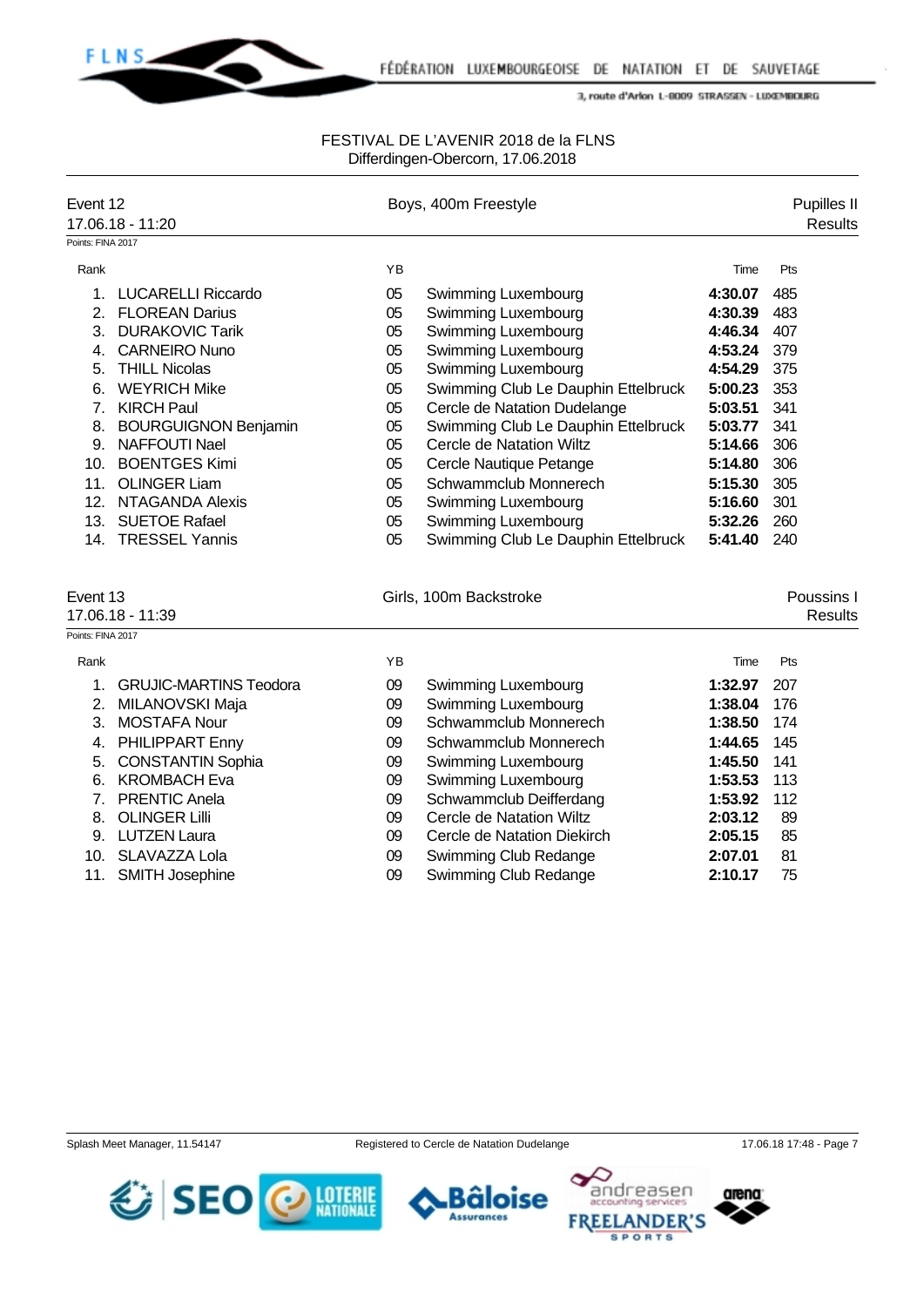

#### FESTIVAL DE L'AVENIR 2018 de la FLNS Differdingen-Obercorn, 17.06.2018

| Event 14          |                                                                            |    | Boys, 100m Backstroke                                                                                      |         | Poussins I     |
|-------------------|----------------------------------------------------------------------------|----|------------------------------------------------------------------------------------------------------------|---------|----------------|
| Points: FINA 2017 | 17.06.18 - 11:46                                                           |    |                                                                                                            |         | <b>Results</b> |
|                   |                                                                            |    |                                                                                                            |         |                |
| Rank              |                                                                            | YB |                                                                                                            | Time    | Pts            |
| 1.                | <b>VIGUIER Evan</b>                                                        | 08 | Swimming Luxembourg                                                                                        | 1:31.76 | 151            |
| 2.                | ORTIZ BOGDANOV Pablo                                                       | 08 | Swimming Luxembourg                                                                                        | 1:37.82 | 125            |
|                   | 3. BOURG Nicolas                                                           | 08 | Swimming Luxembourg                                                                                        | 1:38.26 | 123            |
|                   | 4. ANISKO Leonard                                                          | 08 | Cercle Nautique Petange                                                                                    | 1:39.67 | 118            |
|                   | 5. KRIES Leo                                                               | 08 | Swimming Luxembourg                                                                                        | 1:40.04 | 116            |
|                   | 6. VISSER Mats                                                             | 08 | Swimming Club Le Dauphin Ettelbruck                                                                        | 1:40.93 | 113            |
|                   | 7. KROMBACH Alex                                                           | 08 | Swimming Luxembourg                                                                                        | 1:43.27 | 106            |
|                   | 8. SAMMARCO Andrea                                                         | 08 | Swimming Luxembourg                                                                                        | 1:43.53 | 105            |
|                   | 9. METZLER Charles                                                         | 08 | Swimming Luxembourg                                                                                        | 1:47.93 | 93             |
|                   | 10. GEORGIEV Theodor                                                       | 08 | Swimming Luxembourg                                                                                        | 1:53.02 | 81             |
|                   | 11. FLOENER Gilles                                                         | 08 | Cercle de Natation Dudelange                                                                               | 1:53.99 | 79             |
|                   | 12. FERREIRA Noah                                                          | 08 | Cercle Nautique Echternach                                                                                 | 1:57.03 | 73             |
|                   | 13. STEVENS Finn                                                           | 08 | Cercle Nautique Echternach                                                                                 | 2:00.90 | 66             |
|                   | 14. BAGZE TCHUINDJANG Joseph                                               | 08 | Schwammclub Deifferdang                                                                                    | 2:05.85 | 58             |
|                   | 15. DAKEU NGAHA David Owen                                                 | 08 | Cercle de Natation Diekirch                                                                                | 2:16.66 | 45             |
|                   | 16. PIRET Alexandre                                                        | 08 | Swimming Club Redange                                                                                      | 2:20.43 | 42             |
|                   | 17. PIRET Alexis                                                           | 08 | Swimming Club Redange                                                                                      | 2:35.58 | 31             |
|                   | DSQ MOOG Jules                                                             | 08 | Swimming Luxembourg                                                                                        |         |                |
|                   | D6 - turn not executed in accordance with the rules (SW 6.5) (Time: 11:49) |    |                                                                                                            |         |                |
|                   | DSQ CZAPOR Luca                                                            | 08 | Swimming Club Redange                                                                                      |         |                |
|                   | D6 - turn not executed in accordance with the rules (SW 6.5) (Time: 11:46) |    |                                                                                                            |         |                |
|                   | DSQ BRANDAO Lyam                                                           | 08 | Schwammclub Monnerech                                                                                      |         |                |
|                   |                                                                            |    | D3 - swimmer did not stay upon his back throughout the race except when executing the turn (SW 6.3) (Time: |         |                |
|                   | 11:43                                                                      |    |                                                                                                            |         |                |
|                   |                                                                            |    |                                                                                                            |         |                |
|                   |                                                                            |    |                                                                                                            |         |                |
| Event 15          |                                                                            |    | Girls, 100m Backstroke                                                                                     |         | Poussins II    |
|                   | 17.06.18 - 11:58                                                           |    |                                                                                                            |         | <b>Results</b> |
| Points: FINA 2017 |                                                                            |    |                                                                                                            |         |                |
| Rank              |                                                                            | ΥB |                                                                                                            | Time    | Pts            |
| 1.                | <b>BLESES Joyce</b>                                                        | 08 | Swimming Club Le Dauphin Ettelbruck                                                                        | 1:25.25 | 268            |
| 2.                | <b>SCHOLER Amelie</b>                                                      | 08 | Swimming Luxembourg                                                                                        | 1:28.55 | 240            |
| З.                | <b>HRIC Nina</b>                                                           | 08 | Swimming Luxembourg                                                                                        | 1:29.42 | 233            |
|                   |                                                                            |    |                                                                                                            |         |                |

- 4. ALLAR Maud 08 Cercle Nautique Petange **1:32.79** 208
- 5. WAGNER Caroline 08 Cercle de Natation Dudelange **1:33.72** 202
- 6. OLIVERO Francesca 08 Swimming Luxembourg **1:34.53** 197
- 7. BOUWMEISTER Yfke 08 Swimming Luxembourg **1:34.60** 196
- 8. MARTUCCI Sofia 08 Schwammclub Deifferdang **1:38.25** 175
- 9. ALBERS Emely 08 Swimming Club Le Dauphin Ettelbruck **1:42.67** 153
- 10. BOUWMEISTER Annebelle 08 Swimming Luxembourg **1:48.01** 132
- 11. NEMETI Borbala 08 Swimming Luxembourg **1:52.25** 117
- 12. SCHILTZ Amelie 08 Cercle Nautique Echternach **1:52.80** 116
- Splash Meet Manager, 11.54147 Registered to Cercle de Natation Dudelange 17.06.18 17:48 Page 8







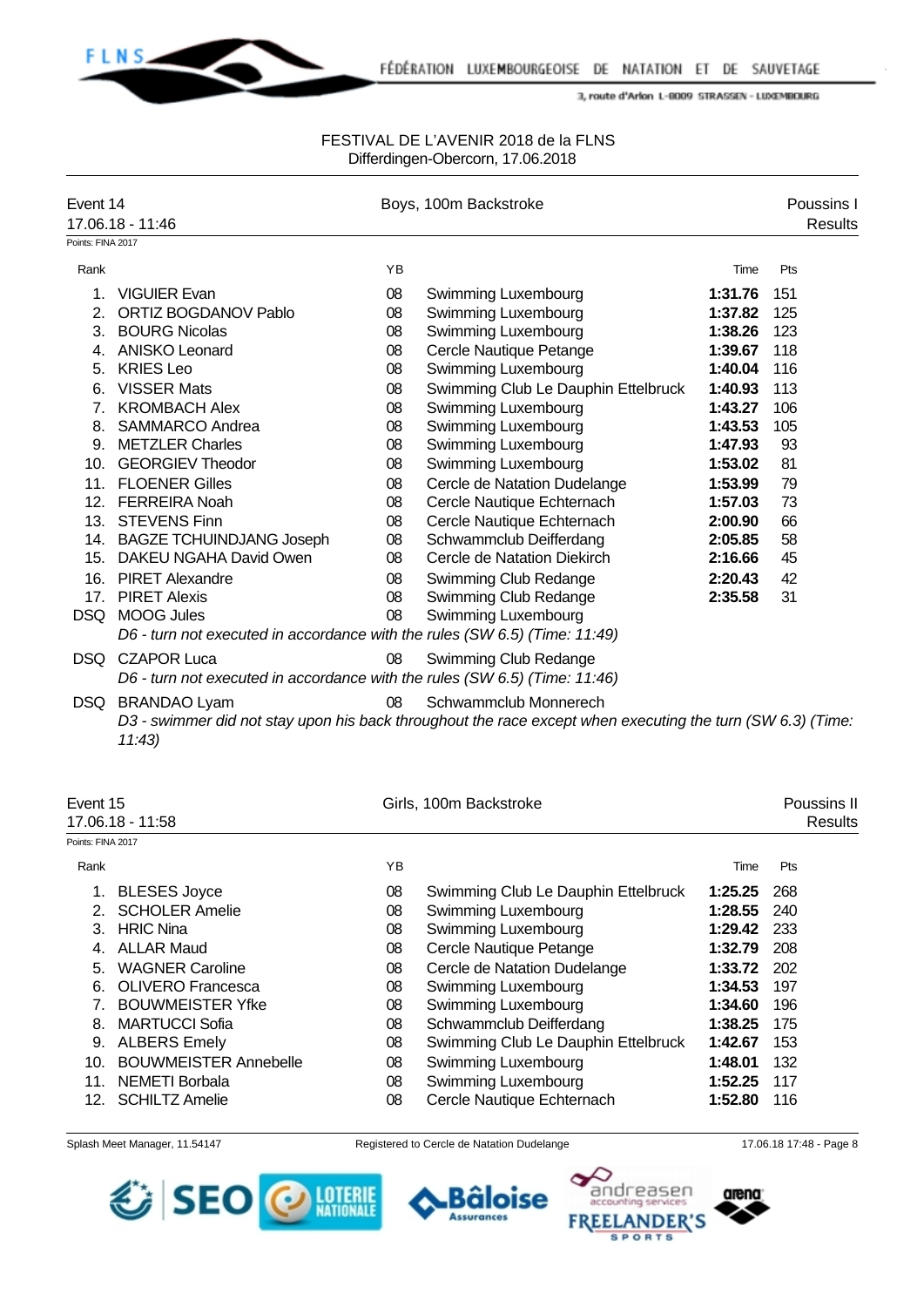

# FESTIVAL DE L'AVENIR 2018 de la FLNS Differdingen-Obercorn, 17.06.2018

Event 15, Girls, 100m Backstroke, Poussins II

| Rank       |                                                                            | YB |                                     | Time    | Pts |
|------------|----------------------------------------------------------------------------|----|-------------------------------------|---------|-----|
| 13.        | <b>PEIFFER Noemie</b>                                                      | 08 | Schwammclub Monnerech               | 1:53.29 | 114 |
|            | 14. STRASSER Amelie                                                        | 08 | Swimming Club Le Dauphin Ettelbruck | 1:54.09 | 112 |
| 15.        | <b>GHIRELLI Lynn</b>                                                       | 08 | Swimming Club Le Dauphin Ettelbruck | 1:54.42 | 111 |
| 16.        | <b>DONDELINGER Elisa</b>                                                   | 08 | Swimming Luxembourg                 | 1:56.32 | 105 |
|            | 17. FETEIRO DO SENHOR Matilde                                              | 08 | Schwammclub Monnerech               | 2:25.91 | 53  |
| DSQ.       | CALMES Liz                                                                 | 08 | Schwammclub Monnerech               |         |     |
|            | D6 - turn not executed in accordance with the rules (SW 6.5) (Time: 12:10) |    |                                     |         |     |
|            | DSQ AVEZ Paule Audrey                                                      | 08 | Cercle Nautique Petange             |         |     |
|            | D6 - turn not executed in accordance with the rules (SW 6.5) (Time: 12:10) |    |                                     |         |     |
|            | <b>DSQ</b> HILKHUIJSEN Sarah                                               | 08 | Cercle Nautique Echternach          |         |     |
|            | D6 - turn not executed in accordance with the rules (SW 6.5) (Time: 11:55) |    |                                     |         |     |
| DNS.       | <b>SCHMITZ Misha</b>                                                       | 08 | Cercle Nautique Echternach          |         |     |
| <b>DNS</b> | <b>TEIXEIRA Alicia</b>                                                     | 08 | Schwammclub Deifferdang             |         |     |
|            |                                                                            |    |                                     |         |     |

| Event 16          |                                                                                                   |    | Boys, 100m Backstroke                                                                                             |         | Poussins II    |
|-------------------|---------------------------------------------------------------------------------------------------|----|-------------------------------------------------------------------------------------------------------------------|---------|----------------|
|                   | 17.06.18 - 12:09                                                                                  |    |                                                                                                                   |         | <b>Results</b> |
| Points: FINA 2017 |                                                                                                   |    |                                                                                                                   |         |                |
| Rank              |                                                                                                   | YB |                                                                                                                   | Time    | Pts            |
| 1.                | <b>CHAUSSARD Albert</b>                                                                           | 07 | Cercle de Natation Dudelange                                                                                      | 1:24.55 | 193            |
| 2.                | FEDOSSEEV Anton                                                                                   | 07 | Swimming Luxembourg                                                                                               | 1:25.58 | 186            |
| 3.                | <b>THILL Louis</b>                                                                                | 07 | Swimming Luxembourg                                                                                               | 1:27.63 | 173            |
| 4.                | <b>ESCHETTE Louis</b>                                                                             | 07 | Cercle de Natation Wiltz                                                                                          | 1:27.66 | 173            |
| 5.                | <b>HAAG Yanic</b>                                                                                 | 07 | Swimming Club Redange                                                                                             | 1:29.23 | 164            |
| 6.                | <b>LEY Jamie</b>                                                                                  | 07 | Swimming Club Le Dauphin Ettelbruck                                                                               | 1:31.29 | 153            |
|                   | 7. WEYLAND Philippe                                                                               | 07 | Swimming Luxembourg                                                                                               | 1:37.80 | 125            |
| 8.                | PUETZ Jonah                                                                                       | 07 | Swimming Club Le Dauphin Ettelbruck                                                                               | 1:40.74 | 114            |
| 9.                | <b>SCHARF Herman</b>                                                                              | 07 | Swimming Luxembourg                                                                                               | 1:42.82 | 107            |
| 10.               | <b>PASSER Daniel</b>                                                                              | 07 | Swimming Luxembourg                                                                                               | 1:43.46 | 105            |
| 11.               | <b>GONZALEZ PEREZ Rodrigo</b>                                                                     | 07 | Swimming Luxembourg                                                                                               | 1:44.21 | 103            |
|                   | 12. LEONARD Lou                                                                                   | 07 | Swimming Luxembourg                                                                                               | 1:46.48 | 96             |
| 13.               | <b>REIFF Mathieu</b>                                                                              | 07 | Swimming Club Le Dauphin Ettelbruck                                                                               | 1:51.04 | 85             |
| 14.               | <b>LISO Timoteo</b>                                                                               | 07 | Schwammclub Deifferdang                                                                                           | 2:02.12 | 64             |
| DSQ.              | <b>DUSEMON Paul</b>                                                                               | 07 | Swimming Luxembourg                                                                                               |         |                |
|                   | D6 - turn not executed in accordance with the rules (SW 6.5) (Time: 12:20)                        |    |                                                                                                                   |         |                |
|                   | <b>DSQ</b> LUDOVICY Steve                                                                         | 07 | Swimming Club Le Dauphin Ettelbruck                                                                               |         |                |
|                   | D6 - turn not executed in accordance with the rules (SW 6.5) (Time: 12:20)                        |    |                                                                                                                   |         |                |
| DSQ.              | <b>WEILER Theid</b><br>D6 - turn not executed in accordance with the rules (SW 6.5) (Time: 12:20) | 07 | Cercle de Natation Wiltz                                                                                          |         |                |
|                   | <b>DSO</b> FELTZ Nicolas                                                                          | 07 | Swimming Luxembourg<br>D8 - upon the finish the swimmer did not touch the wall on the back (SW 6.6) (Time: 12:20) |         |                |
| DSQ.              | <b>WAGNER Lee</b>                                                                                 | 07 | Cercle de Natation Dudelange                                                                                      |         |                |

*D6 - turn not executed in accordance with the rules (SW 6.5) (Time: 12:20)*





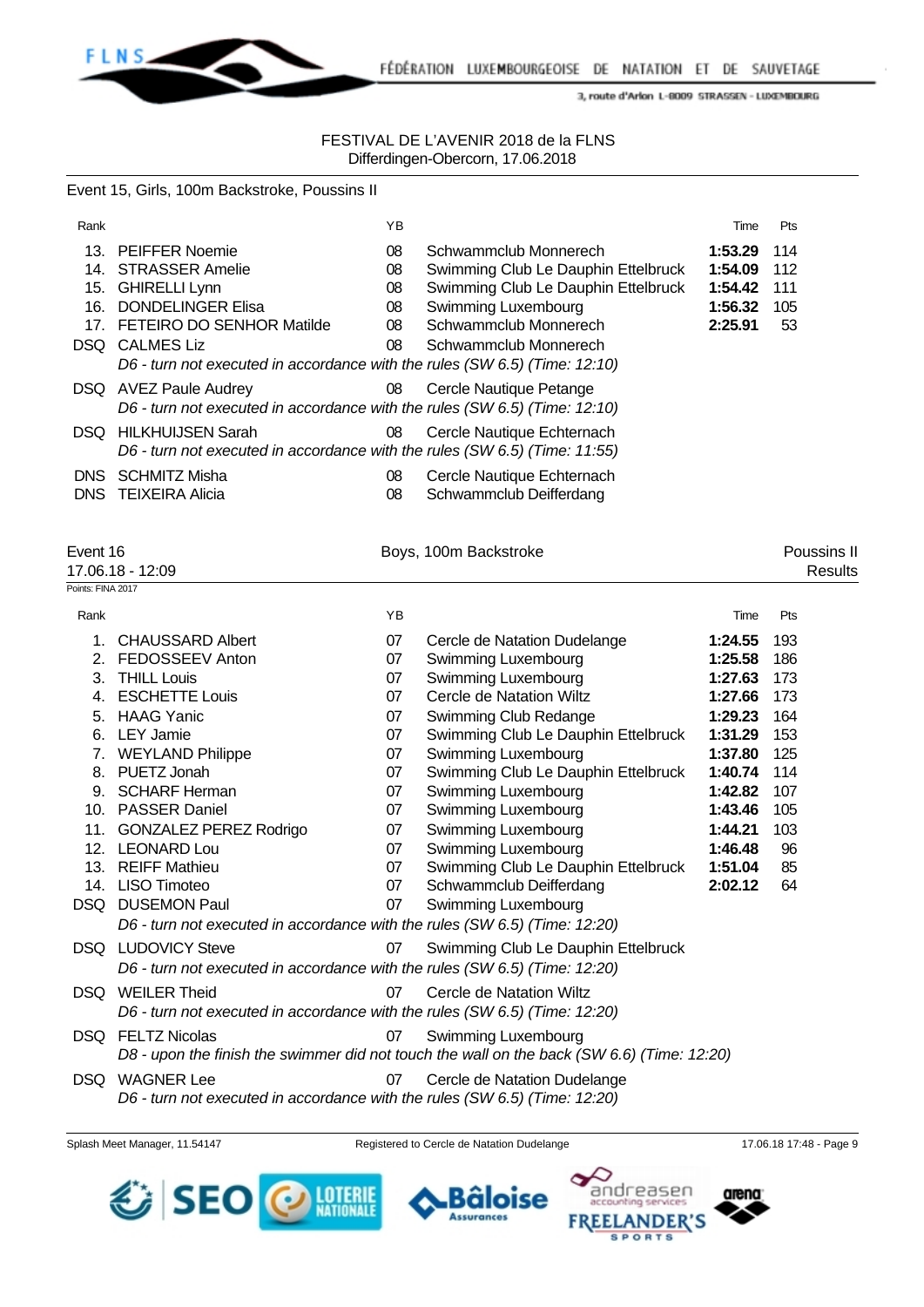

### FESTIVAL DE L'AVENIR 2018 de la FLNS Differdingen-Obercorn, 17.06.2018

|                                | Event 16, Boys, 100m Backstroke, Poussins II                                                                              |          |                                                            |                |                                     |
|--------------------------------|---------------------------------------------------------------------------------------------------------------------------|----------|------------------------------------------------------------|----------------|-------------------------------------|
| Rank                           |                                                                                                                           | ΥB       |                                                            | Time           | Pts                                 |
| DSQ.                           | <b>PEREIRA BRIGA Gabriel Francisco</b><br>D9 - swimmer did not touch the wall at the turn / finish (SW 6.5) (Time: 12:20) | 07       | Schwammclub Deifferdang                                    |                |                                     |
|                                | DNS DUPONT Julien<br>DNS MUSY Sacha                                                                                       | 07<br>07 | Cercle de Natation Dudelange<br>Swimming Luxembourg        |                |                                     |
| Event 101                      | 17.06.18 - 12:30                                                                                                          |          | Girls, 50m Breaststroke                                    |                | Pupilles I<br><b>Results Final</b>  |
| Points: FINA 2017<br>Rank      |                                                                                                                           | YB       |                                                            | Time           | Pts                                 |
|                                |                                                                                                                           |          |                                                            |                |                                     |
| 1.<br>2.                       | <b>KROMBACH Linda</b><br><b>HAN Mengjia</b>                                                                               | 07<br>07 | Swimming Luxembourg<br>Swimming Luxembourg                 | 40.36<br>41.24 | 357<br>334                          |
| 3.                             | <b>THILL Gina</b>                                                                                                         | 07       | Schwammclub Monnerech                                      | 41.73          | 323                                 |
| 4.                             | PETESCH Lea                                                                                                               | 07       | Schwammclub Monnerech                                      | 43.98          | 276                                 |
| 5.                             | PHILIPPART Lina                                                                                                           | 07       | Schwammclub Monnerech                                      | 44.83          | 260                                 |
| 6.                             | <b>CONTER Anja</b>                                                                                                        | 07       | Swimming Club Redange                                      | 45.19          | 254                                 |
| Event 102<br>Points: FINA 2017 | 17.06.18 - 12:32                                                                                                          |          | Boys, 50m Breaststroke                                     |                | Pupilles I<br><b>Results Final</b>  |
| Rank                           |                                                                                                                           | YB       |                                                            | Time           | Pts                                 |
| 1.                             | <b>RIKKERT Thijmen</b>                                                                                                    | 06       | Swimming Luxembourg                                        | 39.45          | 262                                 |
| 2.                             | <b>CALMES Nicolas</b>                                                                                                     | 06       | Schwammclub Monnerech                                      | 40.50          | 242                                 |
| 3.                             | <b>CZAPOR Leon</b>                                                                                                        | 06       | Swimming Club Redange                                      | 41.99          | 217                                 |
| 4.                             | <b>SCHOCKMEL Julien</b>                                                                                                   | 06       | Swimming Club Redange                                      | 43.28          | 198                                 |
| 5.                             | <b>JAAS Tom</b>                                                                                                           | 06       | Swimming Club Le Dauphin Ettelbruck                        | 44.69          | 180                                 |
| 6.                             | <b>PEUSCH Kevin</b>                                                                                                       | 06       | Swimming Luxembourg                                        | 45.15          | 174                                 |
| Event 103<br>Points: FINA 2017 | 17.06.18 - 12:34                                                                                                          |          | Girls, 50m Breaststroke                                    |                | Pupilles II<br><b>Results Final</b> |
| Rank                           |                                                                                                                           | YB       |                                                            | Time           | Pts                                 |
|                                |                                                                                                                           |          |                                                            |                |                                     |
| 1.                             | <b>BORDONARO Madeleine</b>                                                                                                | 06       | Cercle Nautique Petange                                    | 38.55<br>40.23 | 410<br>360                          |
| 2.<br>3.                       | <b>CARNEIRO Sofia</b><br><b>KETTENMEYER Yin</b>                                                                           | 06<br>06 | Swimming Luxembourg<br>Swimming Club Le Dauphin Ettelbruck | 41.27          | 334                                 |
| 4.                             | <b>LURKIN Mathilde</b>                                                                                                    | 06       | Swimming Luxembourg                                        | 42.17          | 313                                 |
| 5.                             | <b>KIDD Francesca</b>                                                                                                     | 06       | Swimming Luxembourg                                        | 42.66          | 302                                 |
| 6.                             | <b>NOTHUM Gwen</b>                                                                                                        | 06       | Swimming Club Redange                                      | 43.60          | 283                                 |
|                                |                                                                                                                           |          |                                                            |                |                                     |





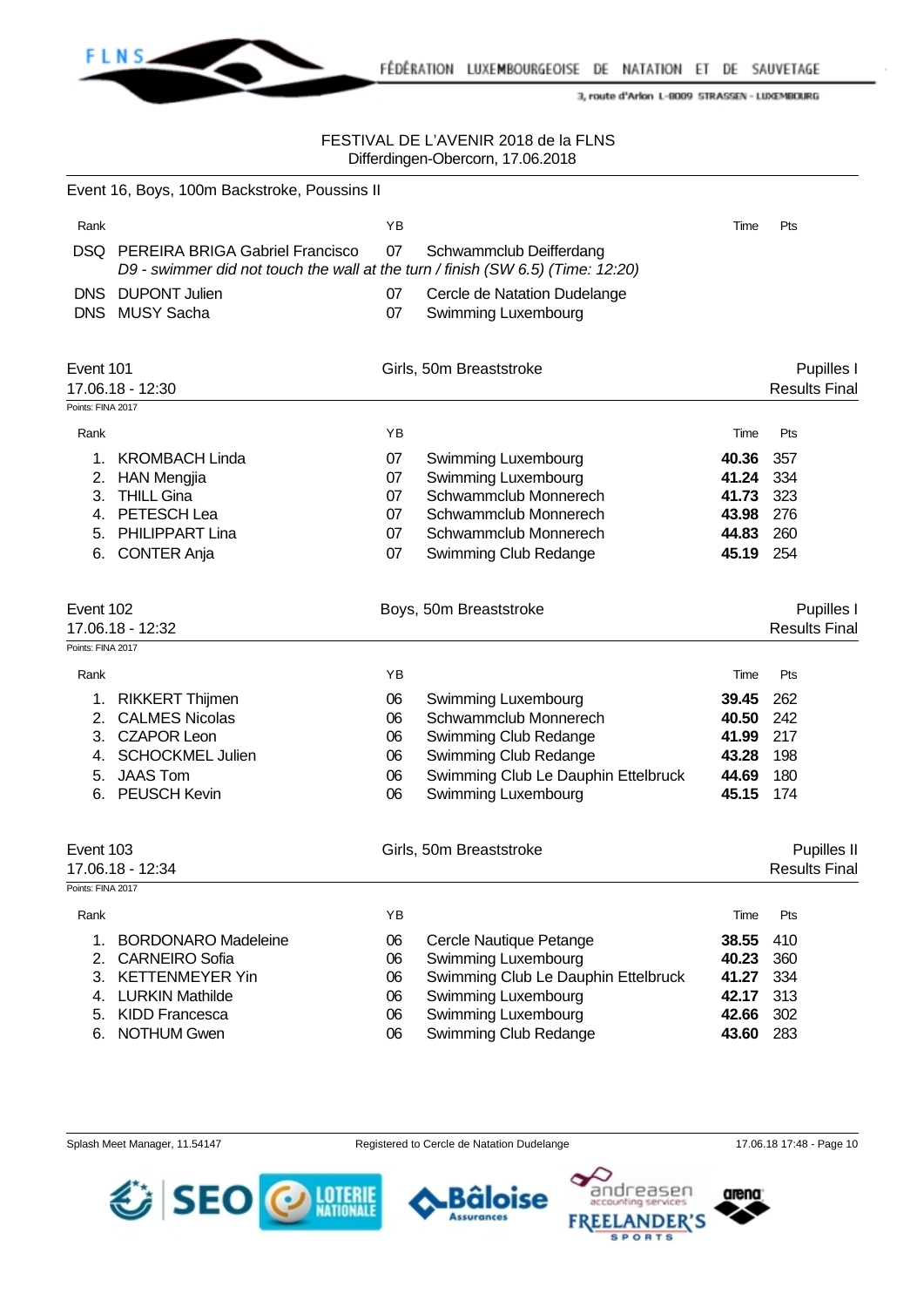

# FESTIVAL DE L'AVENIR 2018 de la FLNS Differdingen-Obercorn, 17.06.2018

| Event 104<br>17.06.18 - 12:36 |                             |    | Boys, 50m Breaststroke              |       | Pupilles II<br><b>Results Final</b> |  |  |
|-------------------------------|-----------------------------|----|-------------------------------------|-------|-------------------------------------|--|--|
| Points: FINA 2017             |                             |    |                                     |       |                                     |  |  |
| Rank                          |                             | ΥB |                                     | Time  | <b>Pts</b>                          |  |  |
|                               | LUCARELLI Riccardo          | 05 | Swimming Luxembourg                 | 34.24 | 401                                 |  |  |
|                               | 2. CARNEIRO Nuno            | 05 | Swimming Luxembourg                 | 34.85 | 380                                 |  |  |
|                               | <b>FLOREAN Darius</b>       | 05 | Swimming Luxembourg                 | 35.04 | -374                                |  |  |
| 4.                            | <b>DURAKOVIC Tarik</b>      | 05 | Swimming Luxembourg                 | 35.32 | 365                                 |  |  |
| 5.                            | <b>BOURGUIGNON Benjamin</b> | 05 | Swimming Club Le Dauphin Ettelbruck | 36.87 | 321                                 |  |  |
| 6.                            | <b>KEMP Finn</b>            | 05 | Swimming Luxembourg                 | 39.23 | 266                                 |  |  |





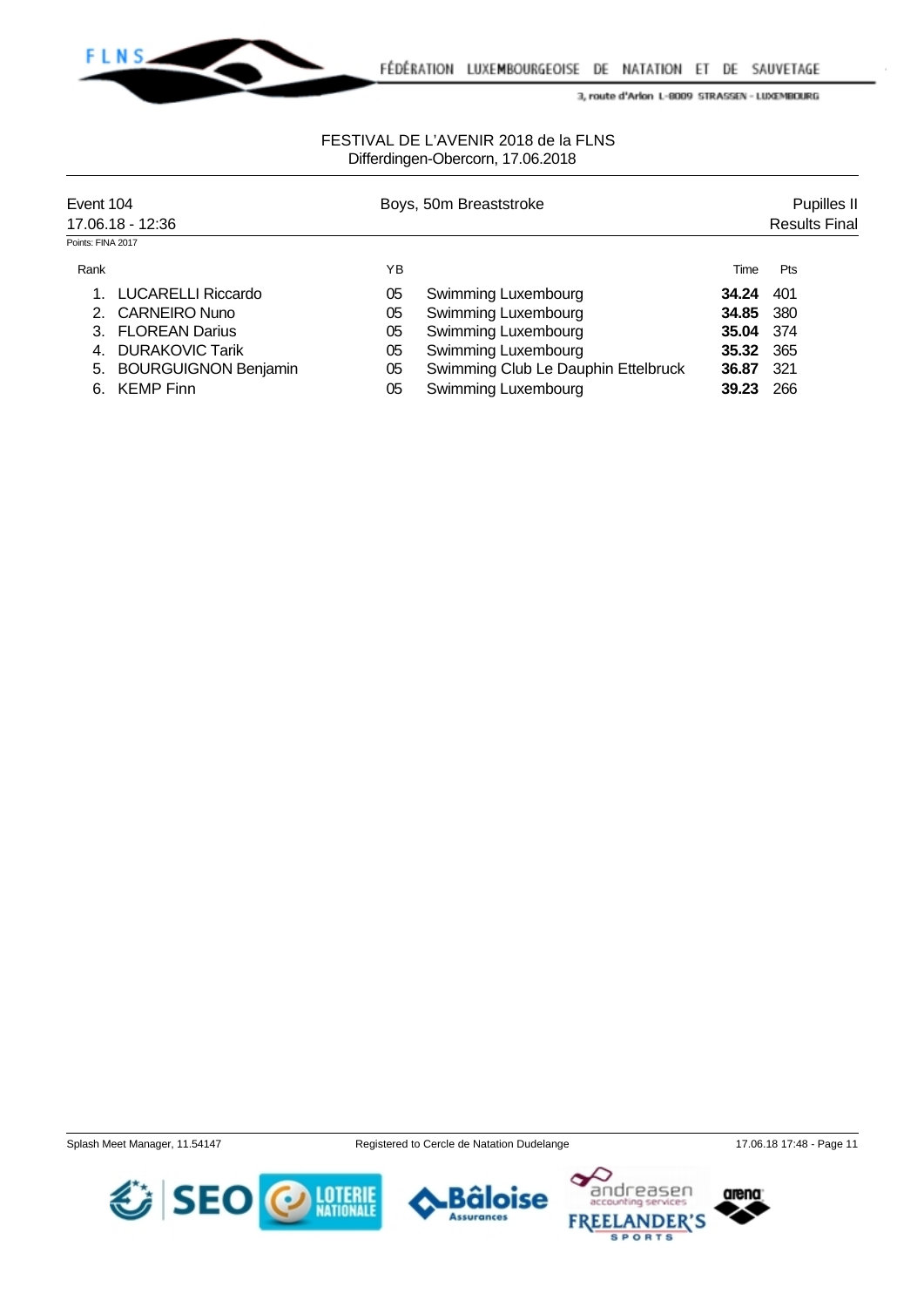

### FESTIVAL DE L'AVENIR 2018 de la FLNS Differdingen-Obercorn, 17.06.2018

# 2 - Nachmittags 17.06.18 - 14:30

| Event 17          | 17.06.18 - 14:40                                                |    | Girls, 50m Freestyle                |       | Pupilles I<br><b>Results Prelim</b> |  |
|-------------------|-----------------------------------------------------------------|----|-------------------------------------|-------|-------------------------------------|--|
| Points: FINA 2017 |                                                                 |    |                                     |       |                                     |  |
| Rank              |                                                                 | YB |                                     | Time  | Pts                                 |  |
| 1.                | <b>HAN Mengjia</b>                                              | 07 | Swimming Luxembourg                 | 31.49 | 401<br>Q                            |  |
| 2.                | PHILIPPART Lina                                                 | 07 | Schwammclub Monnerech               | 32.14 | 378<br>Q                            |  |
|                   | 3. PETESCH Lea                                                  | 07 | Schwammclub Monnerech               | 32.72 | 358<br>Q                            |  |
|                   | 4. KROMBACH Linda                                               | 07 | Swimming Luxembourg                 | 33.01 | 348<br>Q                            |  |
| 5.                | <b>REINESCH Leeloo</b>                                          | 07 | Schwammclub Monnerech               | 33.10 | 346 Q                               |  |
|                   | 6. FABIANI Eden                                                 | 07 | Schwammclub Monnerech               | 34.51 | 305 Q                               |  |
|                   | 7. LINDMARK MELO Maia                                           | 07 | Cercle de Natation Dudelange        | 35.86 | 272 R                               |  |
|                   | 8. GARBUGLIO Jaya Lavinia                                       | 07 | Schwammclub Monnerech               | 35.96 | 269<br>$\mathsf{R}$                 |  |
|                   | 9. KOENIG Aurelie                                               | 07 | Swimming Club Redange               | 36.17 | 265                                 |  |
|                   | 10. REDING Sevda                                                | 07 | Cercle de Natation Dudelange        | 36.43 | 259                                 |  |
| 11.               | NTAGANDA Sophie                                                 | 07 | Swimming Luxembourg                 | 36.78 | 252                                 |  |
| 12.               | <b>THINNES Lena</b>                                             | 07 | Schwammclub Monnerech               | 37.14 | 245                                 |  |
| 13.               | <b>ELCHEROTH Niki</b>                                           | 07 | Swimming Club Redange               | 37.98 | 229                                 |  |
| 14.               | <b>MOUSEL Sarah</b>                                             | 07 | Swimming Luxembourg                 | 38.20 | 225                                 |  |
| 15.               | <b>JOMINET Sam</b>                                              | 07 | Swimming Luxembourg                 | 39.22 | 208                                 |  |
|                   | 16. CONTER Anja                                                 | 07 | Swimming Club Redange               | 39.69 | 200                                 |  |
| 17.               | <b>SELMANOVIC Amina</b>                                         | 07 | Schwammclub Deifferdang             | 40.33 | 191                                 |  |
| 18.               | DE WAHA Lina-Marie                                              | 07 | Cercle de Natation Diekirch         | 42.07 | 168                                 |  |
|                   | 19. BOGDANOVIC Natalija                                         | 07 | Cercle de Natation Dudelange        | 43.49 | 152                                 |  |
|                   | 20. CICCONE Adele                                               | 07 | Swimming Club Le Dauphin Ettelbruck | 43.66 | 150                                 |  |
| 21.               | <b>SCHOTT Laury</b>                                             | 07 | Cercle Nautique Echternach          | 45.01 | 137                                 |  |
| <b>DSQ</b>        | <b>THILL Gina</b>                                               | 07 | Schwammclub Monnerech               |       |                                     |  |
|                   | G2 - Starting before the starting signal (SW 4.4) (Time: 14:43) |    |                                     |       |                                     |  |
|                   | DNS BOUWMEISTER Philine                                         | 07 | Swimming Luxembourg                 |       |                                     |  |
| Event 18          |                                                                 |    | Boys, 50m Freestyle                 |       | Pupilles I                          |  |
|                   | 17.06.18 - 14:46                                                |    |                                     |       | <b>Results Prelim</b>               |  |
| Points: FINA 2017 |                                                                 |    |                                     |       |                                     |  |
| Rank              |                                                                 | YB |                                     | Time  | Pts                                 |  |
| 1.                | <b>PEUSCH Kevin</b>                                             | 06 | Swimming Luxembourg                 |       | 31.14 275 Q                         |  |
|                   | 2. CALMES Nicolas                                               | 06 | Schwammclub Monnerech               |       | 32.19 249 Q                         |  |
|                   | 3. RIKKERT Thijmen                                              | 06 | Swimming Luxembourg                 | 32.35 | 245 Q                               |  |
|                   | 4. CZAPOR Leon                                                  | 06 | Swimming Club Redange               | 32.49 | 242 Q                               |  |
|                   | 5. HOLLERICH Tom                                                | 06 | Swimming Club Le Dauphin Ettelbruck | 33.11 | 229 Q                               |  |
|                   | 6. WESTER Ben                                                   | 06 | Cercle de Natation Dudelange        |       | 33.38 223 Q                         |  |
| 7.                | <b>JAAS Tom</b>                                                 | 06 | Swimming Club Le Dauphin Ettelbruck |       | 33.74 216 R                         |  |
|                   | 8. MOOG Mathis                                                  | 06 | <b>Swimming Luxembourg</b>          | 33.90 | 213 R                               |  |
|                   | 9. TUCHILA Ionut Alexandru                                      | 06 | Swimming Luxembourg                 | 34.85 | 196                                 |  |
| 10.               | <b>SCHOCKMEL Julien</b>                                         | 06 | Swimming Club Redange               | 34.89 | 195                                 |  |
|                   |                                                                 |    |                                     |       |                                     |  |





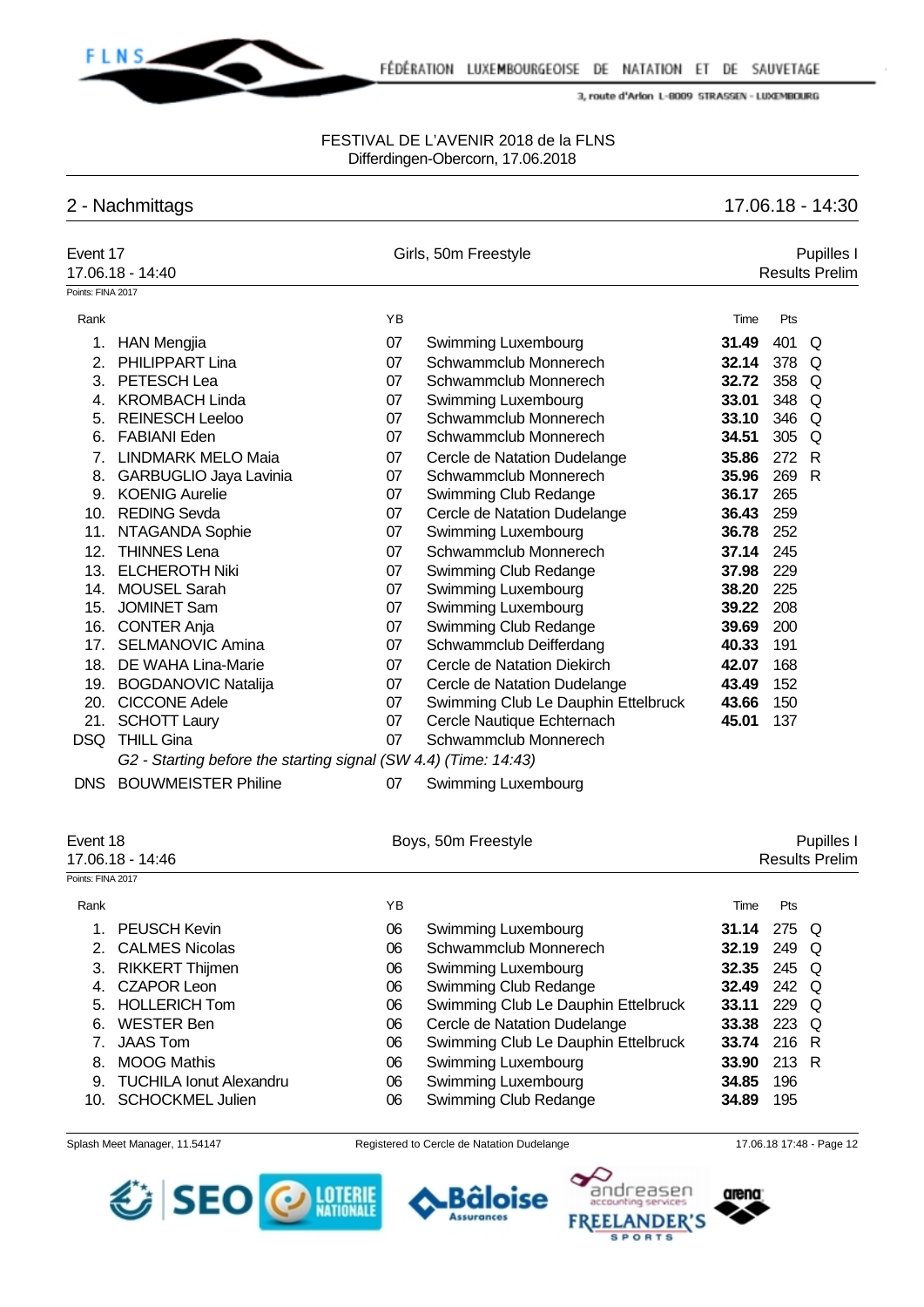

Event 18, Boys, 50m Freestyle, Prelim, Pupilles I

3, route d'Arlon L-8009 STRASSEN - LUXEMBOURG

# FESTIVAL DE L'AVENIR 2018 de la FLNS Differdingen-Obercorn, 17.06.2018

| Rank              |                              | ΥB |                                     | Time      | Pts   |                       |
|-------------------|------------------------------|----|-------------------------------------|-----------|-------|-----------------------|
| 11.               | <b>ALLIN Rafael</b>          | 06 | Swimming Club Le Dauphin Ettelbruck | 38.02     | 151   |                       |
| 12.               | MILANOVSKI Stefan            | 06 | Swimming Luxembourg                 | 38.46     | 146   |                       |
| 13.               | PUETZ Tun                    | 06 | Swimming Luxembourg                 | 39.81     | 131   |                       |
|                   | 14. IAMMARINO Alessio        | 06 | Swimming Club Redange               | 43.25     | 102   |                       |
|                   | 15. PEREIRA TEIXEIRA Rodrigo | 06 | Schwammclub Deifferdang             | 43.87     | 98    |                       |
|                   | 16. TEXEIRA GRAVELOS Diogo   | 06 | Swimming Club Redange               | 47.04     | 79    |                       |
|                   |                              |    |                                     |           |       |                       |
| Event 19          |                              |    | Girls, 50m Freestyle                |           |       | Pupilles II           |
|                   | 17.06.18 - 14:51             |    |                                     |           |       | <b>Results Prelim</b> |
| Points: FINA 2017 |                              |    |                                     |           |       |                       |
| Rank              |                              | YB |                                     | Time      | Pts   |                       |
| 1.                | <b>BORDONARO Madeleine</b>   | 06 | Cercle Nautique Petange             | 30.83     | 428 Q |                       |
| 2.                | <b>CARNEIRO Sofia</b>        | 06 | Swimming Luxembourg                 | 31.85     | 388 Q |                       |
| 3.                | <b>SOFFIO Mara</b>           | 06 | Schwammclub Monnerech               | 32.43     | 368 Q |                       |
|                   | 4. LURKIN Mathilde           | 06 | Swimming Luxembourg                 | 34.39     | 308   | Q                     |
| 5.                | <b>NOTHUM Gwen</b>           | 06 | Swimming Club Redange               | 34.47     | 306   | Q                     |
| 6.                | <b>BOKOVA Marta</b>          | 06 | Swimming Luxembourg                 | 34.86     | 296   | Q                     |
| 7.                | <b>KETTENMEYER Yin</b>       | 06 | Swimming Club Le Dauphin Ettelbruck | 34.95     | 294 R |                       |
| 8.                | POPA Sonia                   | 06 | Schwammclub Monnerech               | 35.57     | 278 R |                       |
| 9.                | <b>KIDD Francesca</b>        | 06 | Swimming Luxembourg                 | 35.86     | 272   |                       |
| 10.               | <b>OLINGER Tina</b>          | 06 | Cercle de Natation Wiltz            | 37.04     | 246   |                       |
| 11.               | <b>BERTRANG Louana</b>       | 06 | Schwammclub Monnerech               | 38.28     | 223   |                       |
|                   | 12. HATVANI Boglarka         | 06 | Swimming Luxembourg                 | 38.59 218 |       |                       |
|                   |                              |    |                                     |           |       |                       |
| Event 20          |                              |    | Boys, 50m Freestyle                 |           |       | Pupilles II           |
|                   | 17.06.18 - 14:54             |    |                                     |           |       | <b>Results Prelim</b> |
| Points: FINA 2017 |                              |    |                                     |           |       |                       |
| Rank              |                              | YB |                                     | Time      | Pts   |                       |
| 1.                | <b>FLOREAN Darius</b>        | 05 | Swimming Luxembourg                 | 27.42     | 403 Q |                       |
| 2.                | <b>LUCARELLI Riccardo</b>    | 05 | Swimming Luxembourg                 | 27.71     | 390 Q |                       |
| 3.                | <b>CARNEIRO Nuno</b>         | 05 | Swimming Luxembourg                 | 28.88     | 345   | Q                     |
| 4.                | <b>DURAKOVIC Tarik</b>       | 05 | Swimming Luxembourg                 | 29.33     | 329   | Q                     |
| 5.                | <b>THILL Nicolas</b>         | 05 | Swimming Luxembourg                 | 29.90     | 311 Q |                       |
| 6.                | <b>WEYRICH Mike</b>          | 05 | Swimming Club Le Dauphin Ettelbruck | 30.10     | 304 Q |                       |
| 7.                | <b>SUETOE Rafael</b>         | 05 | Swimming Luxembourg                 | 30.18     | 302 R |                       |
| 8.                | <b>KIRCH Paul</b>            | 05 | Cercle de Natation Dudelange        | 30.32     | 298 R |                       |
| 9.                | <b>BOURGUIGNON Benjamin</b>  | 05 | Swimming Club Le Dauphin Ettelbruck | 31.02     | 278   |                       |
|                   | 10. KEMP Finn                | 05 | Swimming Luxembourg                 | 31.09     | 276   |                       |
| 11.               | <b>OLINGER Liam</b>          | 05 | Schwammclub Monnerech               | 32.03     | 253   |                       |
| 12.               | <b>BOENTGES Kimi</b>         | 05 | Cercle Nautique Petange             | 32.31     | 246   |                       |
|                   | 13. NTAGANDA Alexis          | 05 | Swimming Luxembourg                 | 32.90     | 233   |                       |
|                   | 14. SCHOLER Louis            | 05 | Swimming Luxembourg                 | 34.00     | 211   |                       |
| 15.               | <b>TRESSEL Yannis</b>        | 05 | Swimming Club Le Dauphin Ettelbruck | 35.57     | 184   |                       |







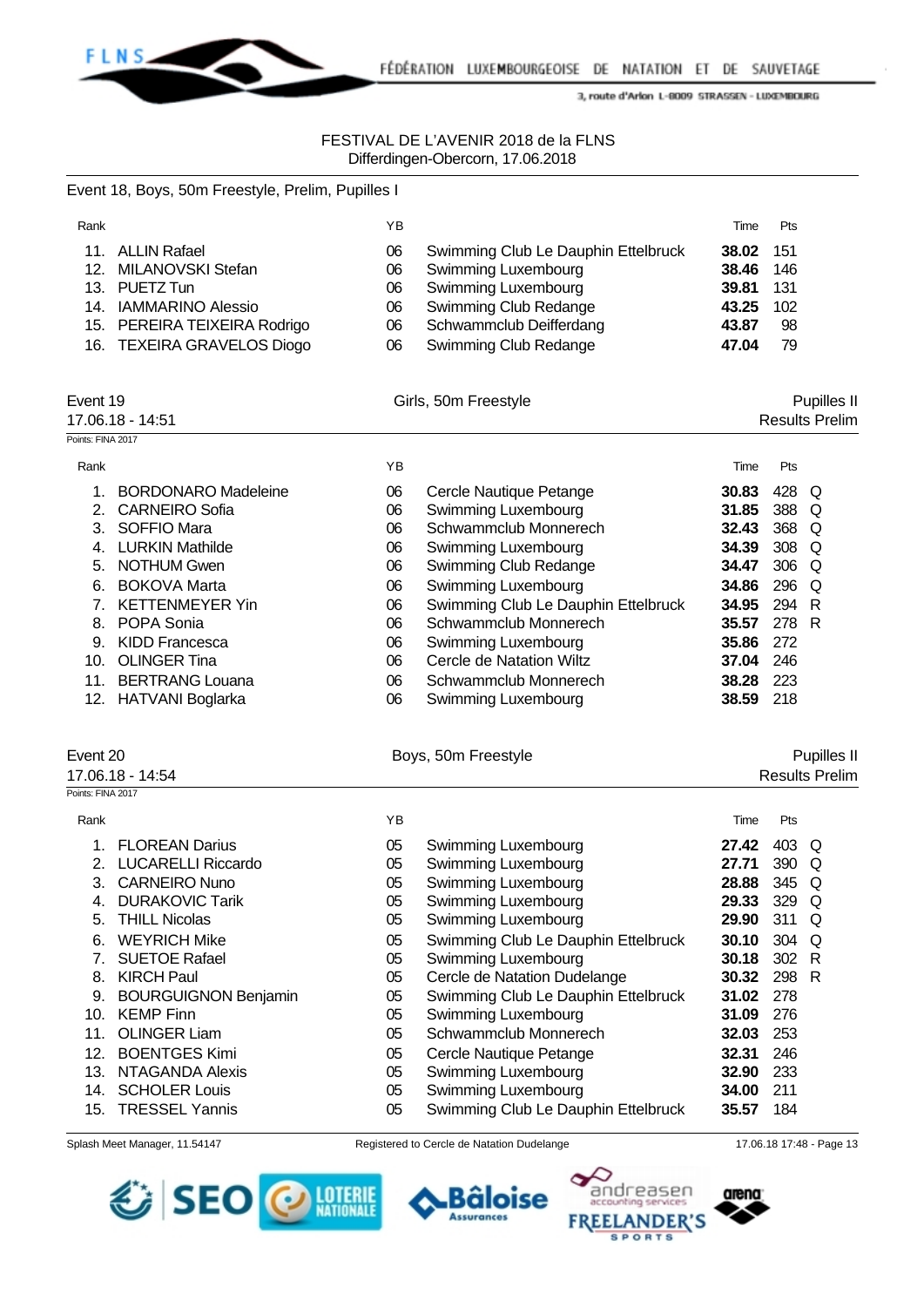

# FESTIVAL DE L'AVENIR 2018 de la FLNS Differdingen-Obercorn, 17.06.2018

|                   | Event 20, Boys, 50m Freestyle, Prelim, Pupilles II |    |                                                                                                                    |         |                              |  |
|-------------------|----------------------------------------------------|----|--------------------------------------------------------------------------------------------------------------------|---------|------------------------------|--|
| Rank              |                                                    | ΥB |                                                                                                                    | Time    | Pts                          |  |
| 16.               | SIJARIC Jordan                                     | 05 | Schwammclub Deifferdang                                                                                            | 44.34   | 95                           |  |
| <b>DNS</b>        | <b>NAFFOUTI Nael</b>                               | 05 | Cercle de Natation Wiltz                                                                                           |         |                              |  |
| Event 21          |                                                    |    | Girls, 100m Medley                                                                                                 |         | Poussins I                   |  |
|                   | 17.06.18 - 14:58                                   |    |                                                                                                                    |         | <b>Results</b>               |  |
| Points: FINA 2017 |                                                    |    |                                                                                                                    |         |                              |  |
| Rank              |                                                    | YB |                                                                                                                    | Time    | Pts                          |  |
| 1.                | <b>GRUJIC-MARTINS Teodora</b>                      | 09 | Swimming Luxembourg                                                                                                | 1:32.80 | 227                          |  |
| 2.                | <b>MOSTAFA Nour</b>                                | 09 | Schwammclub Monnerech                                                                                              | 1:37.42 | 196                          |  |
| 3.                | MILANOVSKI Maja                                    | 09 | Swimming Luxembourg                                                                                                | 1:37.47 | 196                          |  |
| 4.                | <b>KROMBACH Eva</b>                                | 09 | Swimming Luxembourg                                                                                                | 1:47.69 | 145                          |  |
| 5.                | PHILIPPART Enny                                    | 09 | Schwammclub Monnerech                                                                                              | 1:49.60 | 138                          |  |
| 6.                | <b>PRENTIC Anela</b>                               | 09 | Schwammclub Deifferdang                                                                                            | 1:50.80 | 133                          |  |
| 7.                | <b>OLINGER Lilli</b>                               | 09 | Cercle de Natation Wiltz                                                                                           | 2:07.45 | 87                           |  |
|                   | DNS CONSTANTIN Sophia                              | 09 | Swimming Luxembourg                                                                                                |         |                              |  |
| Event 22          | 17.06.18 - 15:04                                   |    | Boys, 100m Medley                                                                                                  |         | Poussins I<br><b>Results</b> |  |
| Points: FINA 2017 |                                                    |    |                                                                                                                    |         |                              |  |
| Rank              |                                                    | YB |                                                                                                                    | Time    | Pts                          |  |
| 1.                | <b>VIGUIER Evan</b>                                | 08 | Swimming Luxembourg                                                                                                | 1:34.16 | 152                          |  |
| 2.                | <b>VISSER Mats</b>                                 | 08 | Swimming Club Le Dauphin Ettelbruck                                                                                | 1:37.44 | 137                          |  |
| 3.                | <b>ORTIZ BOGDANOV Pablo</b>                        | 08 | Swimming Luxembourg                                                                                                | 1:38.63 | 132                          |  |
| 4.                | <b>BOURG Nicolas</b>                               | 08 | Swimming Luxembourg                                                                                                | 1:39.72 | 128                          |  |
| 5.                | <b>MOOG Jules</b>                                  | 08 | Swimming Luxembourg                                                                                                | 1:41.21 | 122                          |  |
| 6.                | <b>ANISKO Leonard</b>                              | 08 | Cercle Nautique Petange                                                                                            | 1:44.61 | 111                          |  |
| 7.                | SAMMARCO Andrea                                    | 08 | Swimming Luxembourg                                                                                                | 1:45.17 | 109                          |  |
| 8.                | <b>KROMBACH Alex</b>                               | 08 | Swimming Luxembourg                                                                                                | 1:48.80 | 98                           |  |
| 9.                | <b>FLOENER Gilles</b>                              | 08 | Cercle de Natation Dudelange                                                                                       | 2:00.70 | 72                           |  |
|                   | DSQ KRIES Leo                                      | 08 | Swimming Luxembourg                                                                                                |         |                              |  |
|                   | 15:13                                              |    | M2 - section was not finished in accordance with the rule which applies to the stroke concerned (SW 9.3) (Time     |         |                              |  |
| DSQ               | <b>GEORGIEV Theodor</b>                            | 08 | Swimming Luxembourg                                                                                                |         |                              |  |
|                   | 15:10                                              |    | M2 - section was not finished in accordance with the rule which applies to the stroke concerned (SW 9.3) (Time     |         |                              |  |
|                   | DSQ BAGZE TCHUINDJANG Joseph                       | 08 | Schwammclub Deifferdang                                                                                            |         |                              |  |
|                   | (Time: 15:10)                                      |    | B7 - elbows over the water, except for the last stroke before / during the turn or final stroke at finish (SW 7.3) |         |                              |  |
|                   | DNS METZLER Charles                                | 08 | Swimming Luxembourg                                                                                                |         |                              |  |





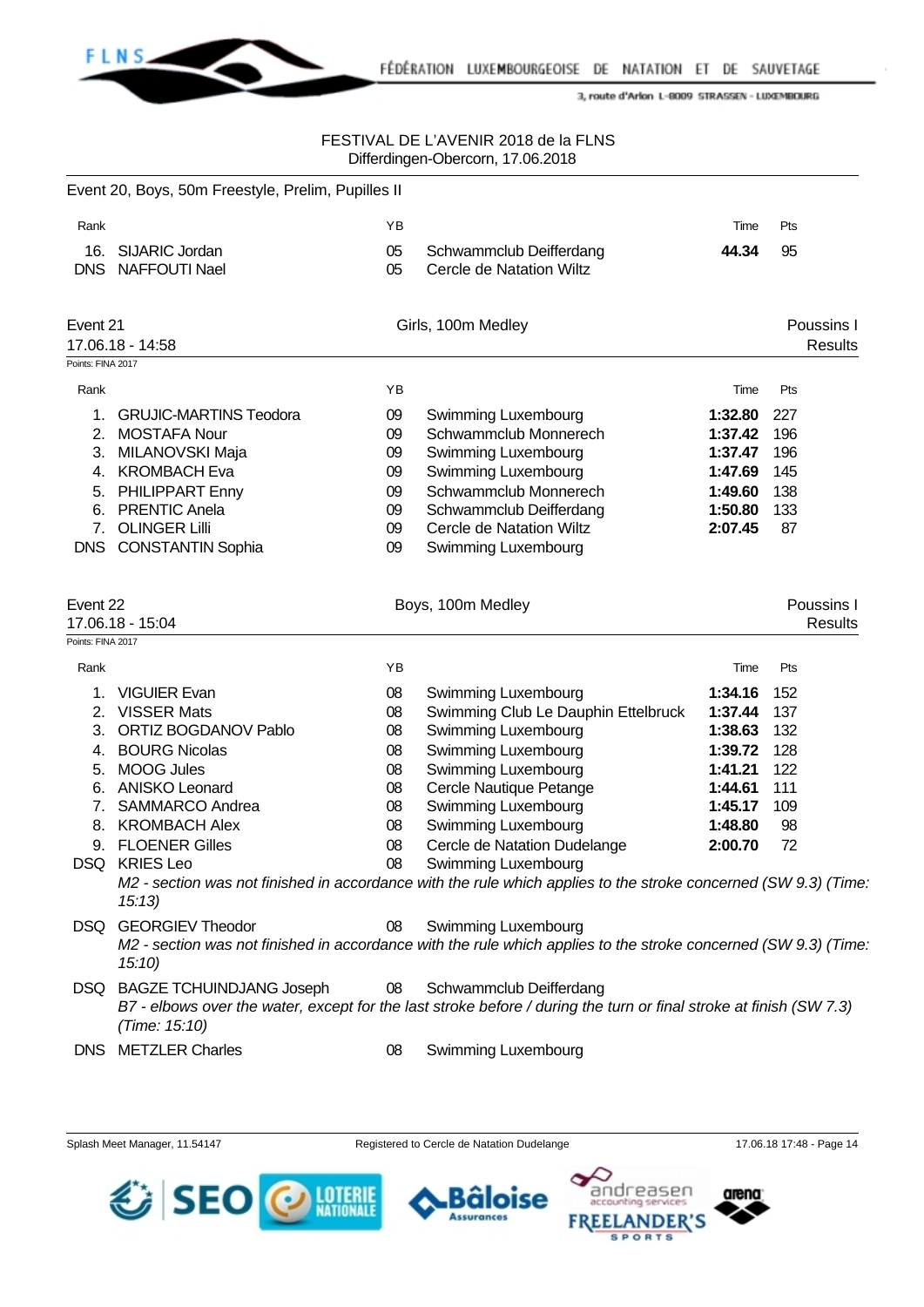

### FESTIVAL DE L'AVENIR 2018 de la FLNS Differdingen-Obercorn, 17.06.2018

| Event 23                               | 17.06.18 - 15:12                                                                                                                                                                                                                                                                                                                                                                          |                                                                                              | Girls, 100m Medley                                                                                                                                                                                                                                                                                                                                                                                                                                      |                                                                                                                                                                   | Poussins II<br><b>Results</b>                                                                         |
|----------------------------------------|-------------------------------------------------------------------------------------------------------------------------------------------------------------------------------------------------------------------------------------------------------------------------------------------------------------------------------------------------------------------------------------------|----------------------------------------------------------------------------------------------|---------------------------------------------------------------------------------------------------------------------------------------------------------------------------------------------------------------------------------------------------------------------------------------------------------------------------------------------------------------------------------------------------------------------------------------------------------|-------------------------------------------------------------------------------------------------------------------------------------------------------------------|-------------------------------------------------------------------------------------------------------|
| Points: FINA 2017                      |                                                                                                                                                                                                                                                                                                                                                                                           |                                                                                              |                                                                                                                                                                                                                                                                                                                                                                                                                                                         |                                                                                                                                                                   |                                                                                                       |
| Rank                                   |                                                                                                                                                                                                                                                                                                                                                                                           | ΥB                                                                                           |                                                                                                                                                                                                                                                                                                                                                                                                                                                         | Time                                                                                                                                                              | Pts                                                                                                   |
| 1.<br>2.<br>3.<br>4.<br>5.<br>6.<br>7. | <b>BLESES Joyce</b><br><b>SCHOLER Amelie</b><br><b>HRIC Nina</b><br><b>ALLAR Maud</b><br><b>CALMES Liz</b><br><b>OLIVERO Francesca</b><br><b>MARTUCCI Sofia</b><br>8. ALBERS Emely<br>9. DONDELINGER Elisa<br>10. AVEZ Paule Audrey<br>11. WAGNER Caroline<br>12. NEMETI Borbala<br>13. BOUWMEISTER Yfke<br>14. BOUWMEISTER Annebelle<br>15. PEIFFER Noemie<br><b>DNS TEIXEIRA Alicia</b> | 08<br>08<br>08<br>08<br>08<br>08<br>08<br>08<br>08<br>08<br>08<br>08<br>08<br>08<br>08<br>08 | Swimming Club Le Dauphin Ettelbruck<br><b>Swimming Luxembourg</b><br><b>Swimming Luxembourg</b><br>Cercle Nautique Petange<br>Schwammclub Monnerech<br>Swimming Luxembourg<br>Schwammclub Deifferdang<br>Swimming Club Le Dauphin Ettelbruck<br>Swimming Luxembourg<br>Cercle Nautique Petange<br>Cercle de Natation Dudelange<br>Swimming Luxembourg<br>Swimming Luxembourg<br>Swimming Luxembourg<br>Schwammclub Monnerech<br>Schwammclub Deifferdang | 1:25.92<br>1:27.53<br>1:28.98<br>1:30.27<br>1:30.70<br>1:34.49<br>1:40.81<br>1:41.28<br>1:42.18<br>1:42.28<br>1:43.39<br>1:43.96<br>1:44.69<br>1:49.25<br>1:54.08 | 286<br>271<br>258<br>247<br>243<br>215<br>177<br>175<br>170<br>170<br>164<br>161<br>158<br>139<br>122 |
| Event 24                               | 17.06.18 - 15:20                                                                                                                                                                                                                                                                                                                                                                          |                                                                                              | Boys, 100m Medley                                                                                                                                                                                                                                                                                                                                                                                                                                       |                                                                                                                                                                   | Poussins II<br><b>Results</b>                                                                         |
| Points: FINA 2017                      |                                                                                                                                                                                                                                                                                                                                                                                           |                                                                                              |                                                                                                                                                                                                                                                                                                                                                                                                                                                         |                                                                                                                                                                   |                                                                                                       |
| Rank                                   |                                                                                                                                                                                                                                                                                                                                                                                           | ΥB                                                                                           |                                                                                                                                                                                                                                                                                                                                                                                                                                                         | Time                                                                                                                                                              | Pts                                                                                                   |
| 1.                                     | <b>CHAUSSARD Albert</b><br>2. LEY Jamie                                                                                                                                                                                                                                                                                                                                                   | 07<br>07                                                                                     | Cercle de Natation Dudelange<br>Swimming Club Le Dauphin Ettelbruck                                                                                                                                                                                                                                                                                                                                                                                     | 1:20.92<br>1:26.51                                                                                                                                                | 240<br>196                                                                                            |
|                                        | 3. HAAG Yanic                                                                                                                                                                                                                                                                                                                                                                             | 07                                                                                           | Swimming Club Redange                                                                                                                                                                                                                                                                                                                                                                                                                                   | 1:27.71                                                                                                                                                           | 188                                                                                                   |
| 4.                                     | <b>THILL Louis</b>                                                                                                                                                                                                                                                                                                                                                                        | 07                                                                                           | <b>Swimming Luxembourg</b>                                                                                                                                                                                                                                                                                                                                                                                                                              | 1:28.10                                                                                                                                                           | 186                                                                                                   |
| 5.                                     | FEDOSSEEV Anton                                                                                                                                                                                                                                                                                                                                                                           | 07                                                                                           | Swimming Luxembourg                                                                                                                                                                                                                                                                                                                                                                                                                                     | 1:28.11                                                                                                                                                           | 186                                                                                                   |
| 6.                                     | <b>ESCHETTE Louis</b>                                                                                                                                                                                                                                                                                                                                                                     | 07                                                                                           | Cercle de Natation Wiltz                                                                                                                                                                                                                                                                                                                                                                                                                                | 1:30.05                                                                                                                                                           | 174                                                                                                   |
| 7.                                     | <b>DUSEMON Paul</b>                                                                                                                                                                                                                                                                                                                                                                       | 07                                                                                           | Swimming Luxembourg                                                                                                                                                                                                                                                                                                                                                                                                                                     | 1:32.87                                                                                                                                                           | 158                                                                                                   |
|                                        | 8. PUETZ Jonah                                                                                                                                                                                                                                                                                                                                                                            | 07                                                                                           | Swimming Club Le Dauphin Ettelbruck                                                                                                                                                                                                                                                                                                                                                                                                                     | 1:36.62                                                                                                                                                           | 141                                                                                                   |
|                                        | 9. PASSER Daniel                                                                                                                                                                                                                                                                                                                                                                          | 07                                                                                           | Swimming Luxembourg                                                                                                                                                                                                                                                                                                                                                                                                                                     | 1:38.50 133                                                                                                                                                       |                                                                                                       |
|                                        | 10. GONZALEZ PEREZ Rodrigo                                                                                                                                                                                                                                                                                                                                                                | 07                                                                                           | Swimming Luxembourg                                                                                                                                                                                                                                                                                                                                                                                                                                     | 1:42.10                                                                                                                                                           | 119                                                                                                   |
|                                        | 11. BECIROVIC Benjamin                                                                                                                                                                                                                                                                                                                                                                    | 07                                                                                           | Swimming Club Redange                                                                                                                                                                                                                                                                                                                                                                                                                                   | 1:42.50                                                                                                                                                           | 118                                                                                                   |
|                                        | 12. LEONARD Lou                                                                                                                                                                                                                                                                                                                                                                           | 07                                                                                           | <b>Swimming Luxembourg</b>                                                                                                                                                                                                                                                                                                                                                                                                                              | 1:42.67                                                                                                                                                           | 117                                                                                                   |
|                                        | 13. SCHARF Herman                                                                                                                                                                                                                                                                                                                                                                         | 07                                                                                           | Swimming Luxembourg                                                                                                                                                                                                                                                                                                                                                                                                                                     | 1:47.24                                                                                                                                                           | 103                                                                                                   |
|                                        | 14. WEILER Theid                                                                                                                                                                                                                                                                                                                                                                          | 07                                                                                           | Cercle de Natation Wiltz                                                                                                                                                                                                                                                                                                                                                                                                                                | 1:50.01                                                                                                                                                           | 95                                                                                                    |
|                                        | 15. REIFF Mathieu                                                                                                                                                                                                                                                                                                                                                                         | 07                                                                                           | Swimming Club Le Dauphin Ettelbruck                                                                                                                                                                                                                                                                                                                                                                                                                     | 1:51.05                                                                                                                                                           | 92                                                                                                    |
| 17.                                    | 16. WAGNER Lee<br><b>LUDOVICY Steve</b>                                                                                                                                                                                                                                                                                                                                                   | 07<br>07                                                                                     | Cercle de Natation Dudelange                                                                                                                                                                                                                                                                                                                                                                                                                            | 1:52.55<br>1:58.75                                                                                                                                                | 89<br>75                                                                                              |
|                                        | DSQ LISO Timoteo                                                                                                                                                                                                                                                                                                                                                                          | 07                                                                                           | Swimming Club Le Dauphin Ettelbruck<br>Schwammclub Deifferdang                                                                                                                                                                                                                                                                                                                                                                                          |                                                                                                                                                                   |                                                                                                       |
|                                        | G2 - Starting before the starting signal (SW 4.4) (Time: 15:24)                                                                                                                                                                                                                                                                                                                           |                                                                                              |                                                                                                                                                                                                                                                                                                                                                                                                                                                         |                                                                                                                                                                   |                                                                                                       |
|                                        | DSQ WEYLAND Philippe                                                                                                                                                                                                                                                                                                                                                                      | 07                                                                                           | <b>Swimming Luxembourg</b>                                                                                                                                                                                                                                                                                                                                                                                                                              |                                                                                                                                                                   |                                                                                                       |

Splash Meet Manager, 11.54147 Registered to Cercle de Natation Dudelange 17.06.18 17:48 - Page 15

**Assurances** 







arena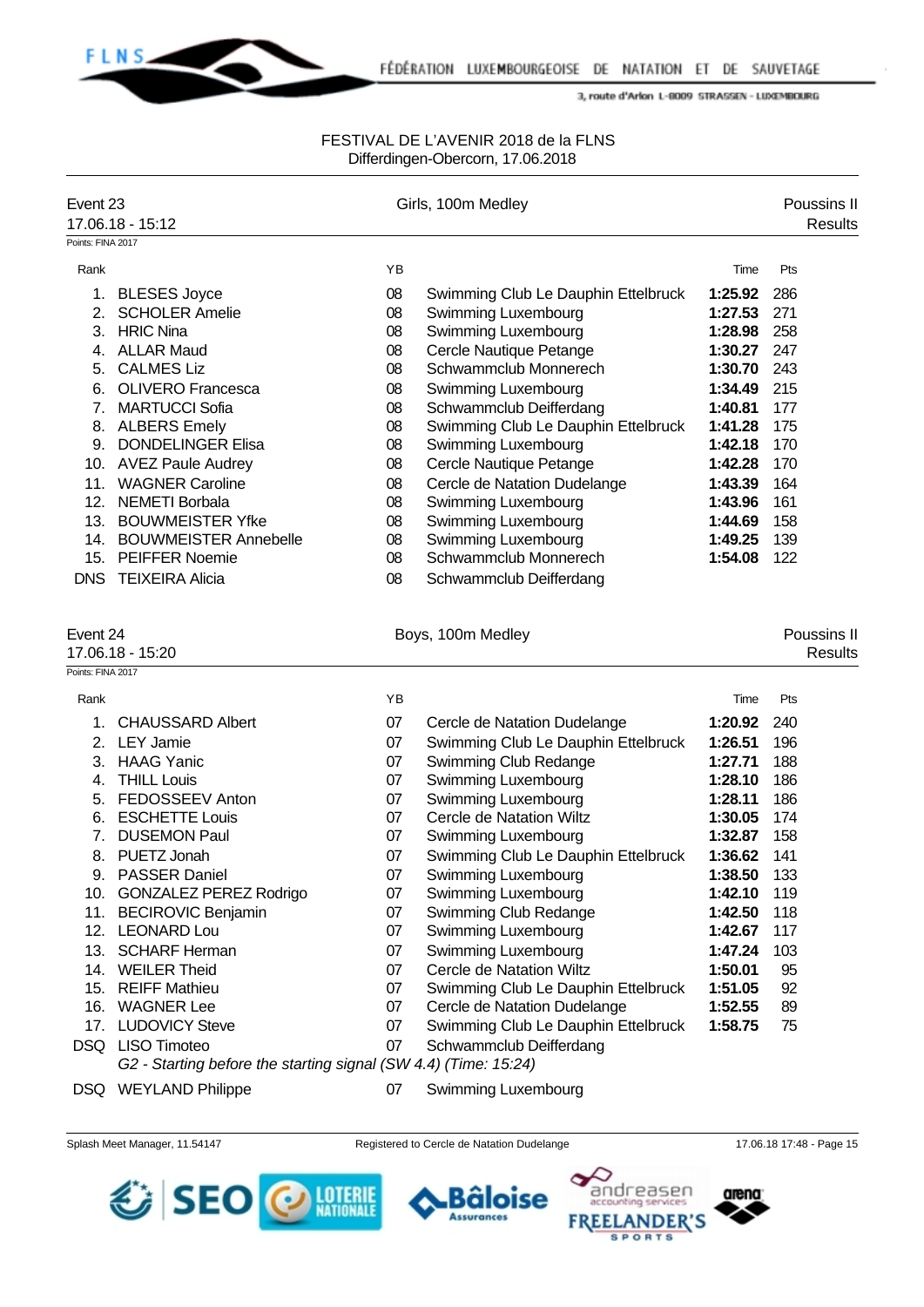*B14 - did not touch the wall with both hands simultaneously and separated at the turn / finish (SW 7.6) (Time: 15:33)*

DSQ FELTZ Nicolas 07 Swimming Luxembourg

*P2 - did not bring both arms forward simultaneously over water or did not bring both arms backward simultaneously under water through-out the race, according to SW 8.5 (SW 8.2) (Time: 15:27)*

DNS DUPONT Julien 07 Cercle de Natation Dudelange

- 
- DNS MUSY Sacha 07 Swimming Luxembourg

| Event 25<br>Points: FINA 2017 | 17.06.18 - 15:31            |    | Girls, 200m Medley                                                                                                |         | Pupilles I<br><b>Results</b> |
|-------------------------------|-----------------------------|----|-------------------------------------------------------------------------------------------------------------------|---------|------------------------------|
| Rank                          |                             | YB |                                                                                                                   | Time    | Pts                          |
|                               | 1. HAN Mengjia              | 07 | Swimming Luxembourg                                                                                               | 2:43.79 | 411                          |
| 2.                            | <b>REINESCH Leeloo</b>      | 07 | Schwammclub Monnerech                                                                                             | 2:51.15 | 360                          |
| 3.                            | <b>KROMBACH Linda</b>       | 07 | Swimming Luxembourg                                                                                               | 2:53.16 | 348                          |
| 4.                            | <b>THILL Gina</b>           | 07 | Schwammclub Monnerech                                                                                             | 2:54.13 | 342                          |
| 5.                            | <b>FABIANI Eden</b>         | 07 | Schwammclub Monnerech                                                                                             | 3:02.84 | 296                          |
| 6.                            | PHILIPPART Lina             | 07 | Schwammclub Monnerech                                                                                             | 3:04.95 | 286                          |
| 7.                            | PETESCH Lea                 | 07 | Schwammclub Monnerech                                                                                             | 3:08.62 | 269                          |
| 8.                            | <b>KOENIG Aurelie</b>       | 07 | Swimming Club Redange                                                                                             | 3:13.19 | 250                          |
| 9.                            | <b>CONTER Anja</b>          | 07 | Swimming Club Redange                                                                                             | 3:16.91 | 237                          |
| 10.                           | <b>ELCHEROTH Niki</b>       | 07 | Swimming Club Redange                                                                                             | 3:18.76 | 230                          |
|                               | 11. LINDMARK MELO Maia      | 07 | Cercle de Natation Dudelange                                                                                      | 3:28.15 | 200                          |
|                               | 12. GARBUGLIO Jaya Lavinia  | 07 | Schwammclub Monnerech                                                                                             | 3:30.49 | 194                          |
|                               | 13. JOMINET Sam             | 07 | <b>Swimming Luxembourg</b>                                                                                        | 3:33.44 | 186                          |
|                               | 14. THINNES Lena            | 07 | Schwammclub Monnerech                                                                                             | 3:34.08 | 184                          |
|                               | 15. REDING Sevda            | 07 | Cercle de Natation Dudelange                                                                                      | 3:37.99 | 174                          |
|                               | 16. MOUSEL Sarah            | 07 | <b>Swimming Luxembourg</b>                                                                                        | 3:39.83 | 170                          |
|                               | 17. SELMANOVIC Amina        | 07 | Schwammclub Deifferdang                                                                                           | 3:53.89 | 141                          |
|                               | DSQ BOGDANOVIC Natalija     | 07 | Cercle de Natation Dudelange                                                                                      |         |                              |
|                               | part (SW 5.1) (Time: 15:34) |    | M3 - did not cover 1/4 of the distance in each style; backstroke, breaststroke or butterfly swimming in freestyle |         |                              |
| DSQ                           | NTAGANDA Sophie             | 07 | Swimming Luxembourg                                                                                               |         |                              |
|                               | 15:42)                      |    | M2 - section was not finished in accordance with the rule which applies to the stroke concerned (SW 9.3) (Time:   |         |                              |
| DNS                           | <b>BOUWMEISTER Philine</b>  | 07 | Swimming Luxembourg                                                                                               |         |                              |
| Event 26                      | 17.06.18 - 15:49            |    | Boys, 200m Medley                                                                                                 |         | Pupilles I<br><b>Results</b> |
| Points: FINA 2017             |                             |    |                                                                                                                   |         |                              |
| Rank                          |                             | ΥB |                                                                                                                   | Time    | Pts                          |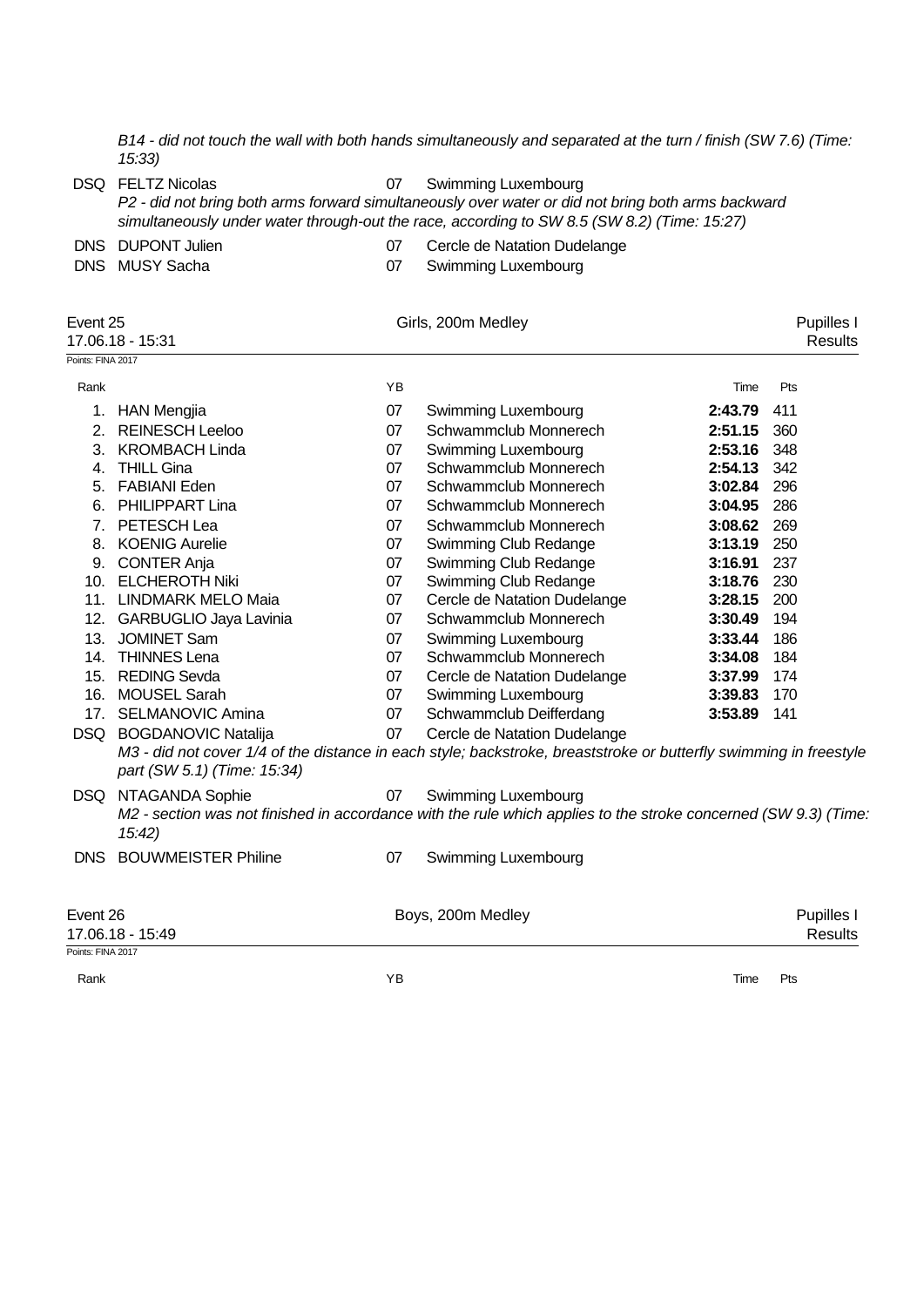

### FESTIVAL DE L'AVENIR 2018 de la FLNS Differdingen-Obercorn, 17.06.2018

### Event 26, Boys, 200m Medley

|                 | <b>CALMES Nicolas</b>      | 06 | Schwammclub Monnerech               | 2:44.68 | 295   |
|-----------------|----------------------------|----|-------------------------------------|---------|-------|
|                 | 2. PEUSCH Kevin            | 06 | Swimming Luxembourg                 | 2:47.28 | - 281 |
| 3.              | <b>RIKKERT Thijmen</b>     | 06 | Swimming Luxembourg                 | 2:47.31 | 281   |
| 4.              | <b>SCHOCKMEL Julien</b>    | 06 | Swimming Club Redange               | 2:57.01 | 237   |
| 5.              | <b>WESTER Ben</b>          | 06 | Cercle de Natation Dudelange        | 2:57.07 | 237   |
| 6.              | <b>MOOG Mathis</b>         | 06 | Swimming Luxembourg                 | 2:57.61 | 235   |
|                 | 7. CZAPOR Leon             | 06 | Swimming Club Redange               | 2:58.05 | - 233 |
|                 | 8. TUCHILA Ionut Alexandru | 06 | Swimming Luxembourg                 | 3:03.46 | - 213 |
| 9.              | <b>JAAS Tom</b>            | 06 | Swimming Club Le Dauphin Ettelbruck | 3:06.33 | 203   |
| 10.             | <b>ALLIN Rafael</b>        | 06 | Swimming Club Le Dauphin Ettelbruck | 3:21.27 | 161   |
| 11 <sub>1</sub> | MILANOVSKI Stefan          | 06 | Swimming Luxembourg                 | 3:24.68 | 153   |
|                 | 12. PUETZ Tun              | 06 | Swimming Luxembourg                 | 3:52.94 | 104   |
| 13.             | <b>IAMMARINO Alessio</b>   | 06 | Swimming Club Redange               | 4:43.23 | 57    |
|                 | DSQ HOLLERICH Tom          | 06 | Swimming Club Le Dauphin Ettelbruck |         |       |
|                 |                            |    |                                     |         |       |

*G2 - Starting before the starting signal (SW 4.4) (Time: 15:57)*

| Event 27<br>17.06.18 - 16:02 |                            |    | Girls, 200m Medley                  |         | Pupilles II<br><b>Results</b> |
|------------------------------|----------------------------|----|-------------------------------------|---------|-------------------------------|
| Points: FINA 2017            |                            |    |                                     |         |                               |
| Rank                         |                            | YB |                                     | Time    | Pts                           |
|                              | <b>BORDONARO Madeleine</b> | 06 | Cercle Nautique Petange             | 2:43.28 | 415                           |
| 2.                           | <b>CARNEIRO Sofia</b>      | 06 | Swimming Luxembourg                 | 2:44.65 | 405                           |
| 3.                           | <b>NOTHUM Gwen</b>         | 06 | Swimming Club Redange               | 2:54.21 | 342                           |
| 4.                           | SOFFIO Mara                | 06 | Schwammclub Monnerech               | 2:54.72 | 339                           |
| 5.                           | <b>KETTENMEYER Yin</b>     | 06 | Swimming Club Le Dauphin Ettelbruck | 3:02.99 | 295                           |
| 6.                           | <b>LURKIN Mathilde</b>     | 06 | Swimming Luxembourg                 | 3:05.17 | 285                           |
|                              | <b>OLINGER Tina</b>        | 06 | Cercle de Natation Wiltz            | 3:11.53 | 257                           |
| 8.                           | <b>KIDD Francesca</b>      | 06 | Swimming Luxembourg                 | 3:16.00 | 240                           |
| 9.                           | POPA Sonia                 | 06 | Schwammclub Monnerech               | 3:17.18 | 236                           |
| 10.                          | <b>BOKOVA Marta</b>        | 06 | Swimming Luxembourg                 | 3:21.42 | 221                           |
| 11.                          | <b>BERTRANG Louana</b>     | 06 | Schwammclub Monnerech               | 3:26.27 | 206                           |
| 12.                          | HATVANI Boglarka           | 06 | Swimming Luxembourg                 | 3:53.17 | 142                           |
| Event 28                     | 17.06.18 - 16:11           |    | Boys, 200m Medley                   |         | Pupilles II<br><b>Results</b> |
| Points: FINA 2017            |                            |    |                                     |         |                               |

**LOTERIE**<br>NATIONALE

Rank Time Pts



SEO

Splash Meet Manager, 11.54147 Registered to Cercle de Natation Dudelange 17.06.18 17:48 - Page 16







SPO

**DER'S** 

**SPORTS** 

FR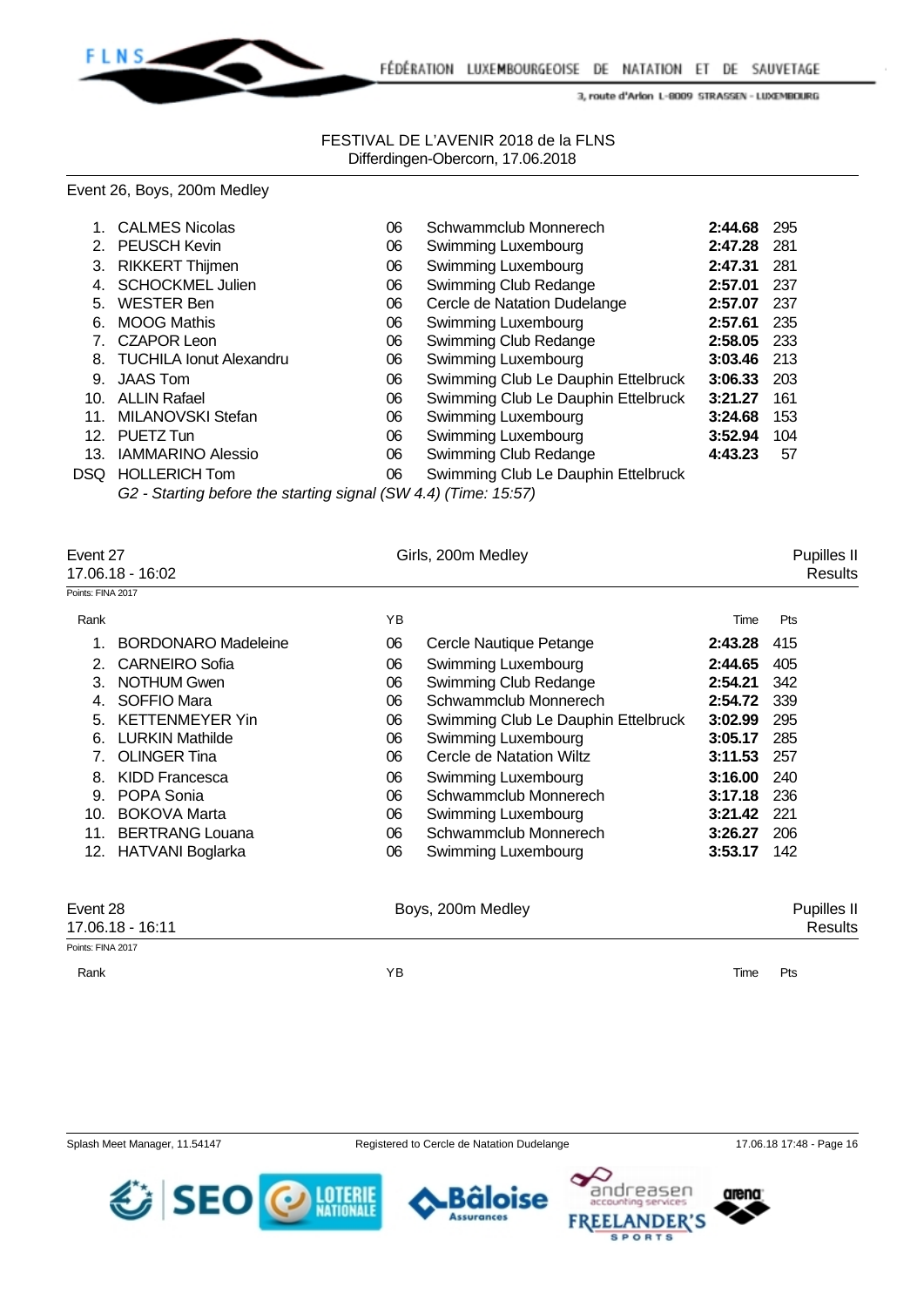

#### FESTIVAL DE L'AVENIR 2018 de la FLNS Differdingen-Obercorn, 17.06.2018

#### Event 28, Boys, 200m Medley

|      | <b>LUCARELLI Riccardo</b>   | 05 | Swimming Luxembourg                 | 2:23.38 | 447 |
|------|-----------------------------|----|-------------------------------------|---------|-----|
| 2.   | <b>FLOREAN Darius</b>       | 05 | Swimming Luxembourg                 | 2:24.87 | 433 |
| З.   | <b>CARNEIRO Nuno</b>        | 05 | Swimming Luxembourg                 | 2:30.97 | 382 |
| 4.   | <b>DURAKOVIC Tarik</b>      | 05 | Swimming Luxembourg                 | 2:36.18 | 345 |
| 5.   | <b>THILL Nicolas</b>        | 05 | Swimming Luxembourg                 | 2:40.37 | 319 |
| 6.   | <b>SUETOE Rafael</b>        | 05 | Swimming Luxembourg                 | 2:42.01 | 309 |
| 7.   | <b>WEYRICH Mike</b>         | 05 | Swimming Club Le Dauphin Ettelbruck | 2:42.26 | 308 |
| 8.   | <b>KEMP Finn</b>            | 05 | Swimming Luxembourg                 | 2:43.57 | 301 |
| 9.   | <b>BOURGUIGNON Benjamin</b> | 05 | Swimming Club Le Dauphin Ettelbruck | 2:44.47 | 296 |
| 10.  | <b>OLINGER Liam</b>         | 05 | Schwammclub Monnerech               | 2:45.93 | 288 |
| 11.  | NAFFOUTI Nael               | 05 | Cercle de Natation Wiltz            | 2:54.03 | 249 |
| 12.  | NTAGANDA Alexis             | 05 | Swimming Luxembourg                 | 2:56.21 | 240 |
| 13.  | <b>BOENTGES Kimi</b>        | 05 | Cercle Nautique Petange             | 2:57.97 | 233 |
| 14.  | <b>TRESSEL Yannis</b>       | 05 | Swimming Club Le Dauphin Ettelbruck | 3:06.28 | 203 |
| 15.  | <b>SCHOLER Louis</b>        | 05 | Swimming Luxembourg                 | 3:07.70 | 199 |
| 16.  | <b>SIJARIC Jordan</b>       | 05 | Schwammclub Deifferdang             | 4:02.80 | 92  |
| DSQ. | <b>KIRCH Paul</b>           | 05 | Cercle de Natation Dudelange        |         |     |
|      |                             |    |                                     |         |     |

*P2 - did not bring both arms forward simultaneously over water or did not bring both arms backward simultaneously under water through-out the race, according to SW 8.5 (SW 8.2) (Time: 16:11)*

| Event 29          |                               |    | Girls, 100m Freestyle       |         |         |  |
|-------------------|-------------------------------|----|-----------------------------|---------|---------|--|
|                   | 17.06.18 - 16:23              |    |                             |         | Results |  |
| Points: FINA 2017 |                               |    |                             |         |         |  |
| Rank              |                               | ΥB |                             | Time    | Pts     |  |
|                   | <b>MOSTAFA Nour</b>           | 09 | Schwammclub Monnerech       | 1:22.64 | 233     |  |
| 2.                | <b>GRUJIC-MARTINS Teodora</b> | 09 | Swimming Luxembourg         | 1:23.69 | 225     |  |
| 3.                | <b>PHILIPPART Enny</b>        | 09 | Schwammclub Monnerech       | 1:25.75 | 209     |  |
| 4.                | MILANOVSKI Maja               | 09 | Swimming Luxembourg         | 1:33.42 | 161     |  |
| 5.                | <b>PRENTIC Anela</b>          | 09 | Schwammclub Deifferdang     | 1:44.73 | 114     |  |
| 6.                | <b>KROMBACH Eva</b>           | 09 | Swimming Luxembourg         | 1:45.65 | 111     |  |
|                   | <b>OLINGER Lilli</b>          | 09 | Cercle de Natation Wiltz    | 1:55.35 | 85      |  |
| 8.                | <b>LUTZEN Laura</b>           | 09 | Cercle de Natation Diekirch | 1:56.15 | 84      |  |
|                   | 9. SLAVAZZA Lola              | 09 | Swimming Club Redange       | 2:02.11 | 72      |  |
|                   | <b>DNS</b> CONSTANTIN Sophia  | 09 | Swimming Luxembourg         |         |         |  |

SEO

LOTERIE<br>NATIONALE





arena

ndreasen

**SPORTS** 

**NDER'S**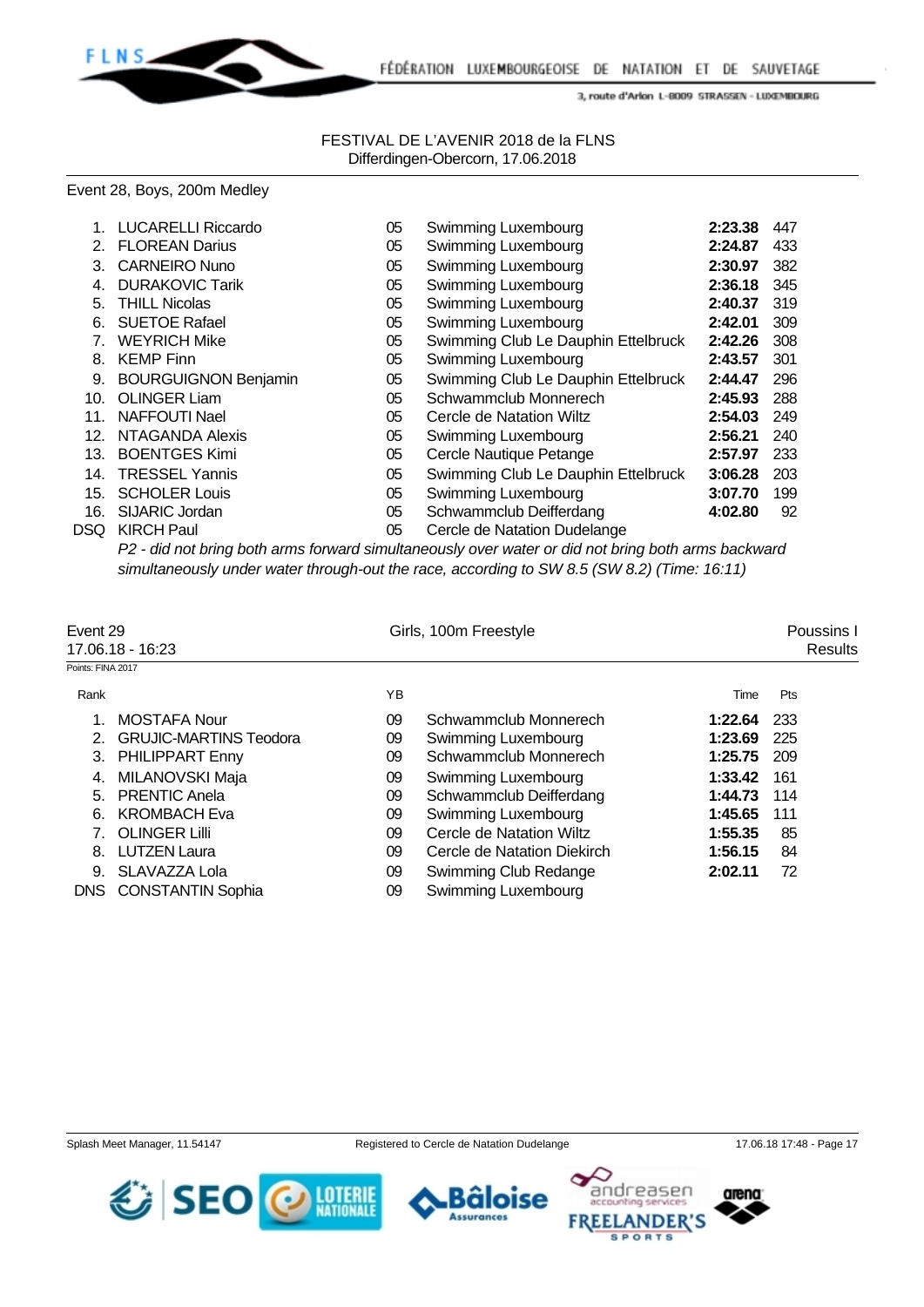

### FESTIVAL DE L'AVENIR 2018 de la FLNS Differdingen-Obercorn, 17.06.2018

| Event 30          | 17.06.18 - 16:28             |    | Boys, 100m Freestyle                |         | Poussins I<br><b>Results</b> |
|-------------------|------------------------------|----|-------------------------------------|---------|------------------------------|
| Points: FINA 2017 |                              |    |                                     |         |                              |
| Rank              |                              | ΥB |                                     | Time    | Pts                          |
| 1.                | <b>VIGUIER Evan</b>          | 08 | Swimming Luxembourg                 | 1:18.58 | 187                          |
| 2.                | <b>VISSER Mats</b>           | 08 | Swimming Club Le Dauphin Ettelbruck | 1:23.87 | 153                          |
| 3.                | ORTIZ BOGDANOV Pablo         | 08 | Swimming Luxembourg                 | 1:26.80 | 138                          |
| 4.                | <b>MOOG Jules</b>            | 08 | Swimming Luxembourg                 | 1:27.75 | 134                          |
| 5.                | <b>BOURG Nicolas</b>         | 08 | Swimming Luxembourg                 | 1:28.28 | 131                          |
|                   | 6. KRIES Leo                 | 08 | Swimming Luxembourg                 | 1:28.41 | 131                          |
| 7.                | <b>FERREIRA Noah</b>         | 08 | Cercle Nautique Echternach          | 1:33.32 | 111                          |
|                   | 8. ANISKO Leonard            | 08 | Cercle Nautique Petange             | 1:34.16 | 108                          |
|                   | 9. SAMMARCO Andrea           | 08 | Swimming Luxembourg                 | 1:35.26 | 104                          |
|                   | 10. KROMBACH Alex            | 08 | Swimming Luxembourg                 | 1:37.58 | 97                           |
|                   | 11. BAGZE TCHUINDJANG Joseph | 08 | Schwammclub Deifferdang             | 1:41.31 | 87                           |
| 12.               | <b>METZLER Charles</b>       | 08 | Swimming Luxembourg                 | 1:42.14 | 85                           |
|                   | 13. CZAPOR Luca              | 08 | Swimming Club Redange               | 1:43.05 | 82                           |
| 14.               | <b>GEORGIEV Theodor</b>      | 08 | Swimming Luxembourg                 | 1:44.97 | 78                           |
|                   | 15. FLOENER Gilles           | 08 | Cercle de Natation Dudelange        | 1:52.64 | 63                           |
| 16.               | <b>STEVENS Finn</b>          | 08 | Cercle Nautique Echternach          | 1:57.31 | 56                           |
| 17.               | DAKEU NGAHA David Owen       | 08 | Cercle de Natation Diekirch         | 2:01.98 | 50                           |
|                   | 18. PIRET Alexis             | 08 | Swimming Club Redange               | 2:03.95 | 47                           |
|                   | 19. PIRET Alexandre          | 08 | Swimming Club Redange               | 2:05.48 | 45                           |
|                   |                              | 08 | Schwammclub Monnerech               | 2:19.13 | 33                           |
|                   | 20. BRANDAO Lyam             |    |                                     |         |                              |
| Event 31          |                              |    | Girls, 100m Freestyle               |         | Poussins II                  |
|                   | 17.06.18 - 16:39             |    |                                     |         | <b>Results</b>               |
| Points: FINA 2017 |                              |    |                                     |         |                              |
| Rank              |                              | YB |                                     | Time    | Pts                          |
| 1.                | <b>HRIC Nina</b>             | 08 | Swimming Luxembourg                 | 1:12.22 | 350                          |
|                   | 2. BLESES Joyce              | 08 | Swimming Club Le Dauphin Ettelbruck | 1:14.39 | 320                          |
| 3.                | <b>SCHOLER Amelie</b>        | 08 | Swimming Luxembourg                 | 1:16.41 | 295                          |
| 4.                | <b>CALMES Liz</b>            | 08 | Schwammclub Monnerech               | 1:21.41 | 244                          |
|                   | 5. ALLAR Maud                | 08 | Cercle Nautique Petange             | 1:21.85 | 240                          |
|                   | 6. OLIVERO Francesca         | 08 | Swimming Luxembourg                 | 1:24.05 | 222                          |
| 7.                | <b>MARTUCCI Sofia</b>        | 08 | Schwammclub Deifferdang             | 1:28.77 | 188                          |
|                   | 8. AVEZ Paule Audrey         | 08 | Cercle Nautique Petange             | 1:29.00 | 187                          |
|                   | 9. ALBERS Emely              | 08 | Swimming Club Le Dauphin Ettelbruck | 1:33.92 | 159                          |
| 10.               | <b>WAGNER Caroline</b>       | 08 | Cercle de Natation Dudelange        | 1:34.24 | 157                          |
| 11.               | <b>NEMETI Borbala</b>        | 08 | Swimming Luxembourg                 | 1:34.56 | 156                          |
| 12.               | <b>BOUWMEISTER Annebelle</b> | 08 | Swimming Luxembourg                 | 1:36.17 | 148                          |
| 13.               | <b>SCHILTZ Amelie</b>        | 08 | Cercle Nautique Echternach          | 1:36.19 | 148                          |
| 14.               | <b>BOUWMEISTER Yfke</b>      | 08 | Swimming Luxembourg                 | 1:37.18 | 143                          |
|                   | 15. DONDELINGER Elisa        | 08 | Swimming Luxembourg                 | 1:39.05 | 135                          |
|                   | 16. PEIFFER Noemie           | 08 | Schwammclub Monnerech               | 1:39.56 | 133                          |
| 17.               | <b>SCHMITZ Misha</b>         | 08 | Cercle Nautique Echternach          | 1:42.42 | 122                          |







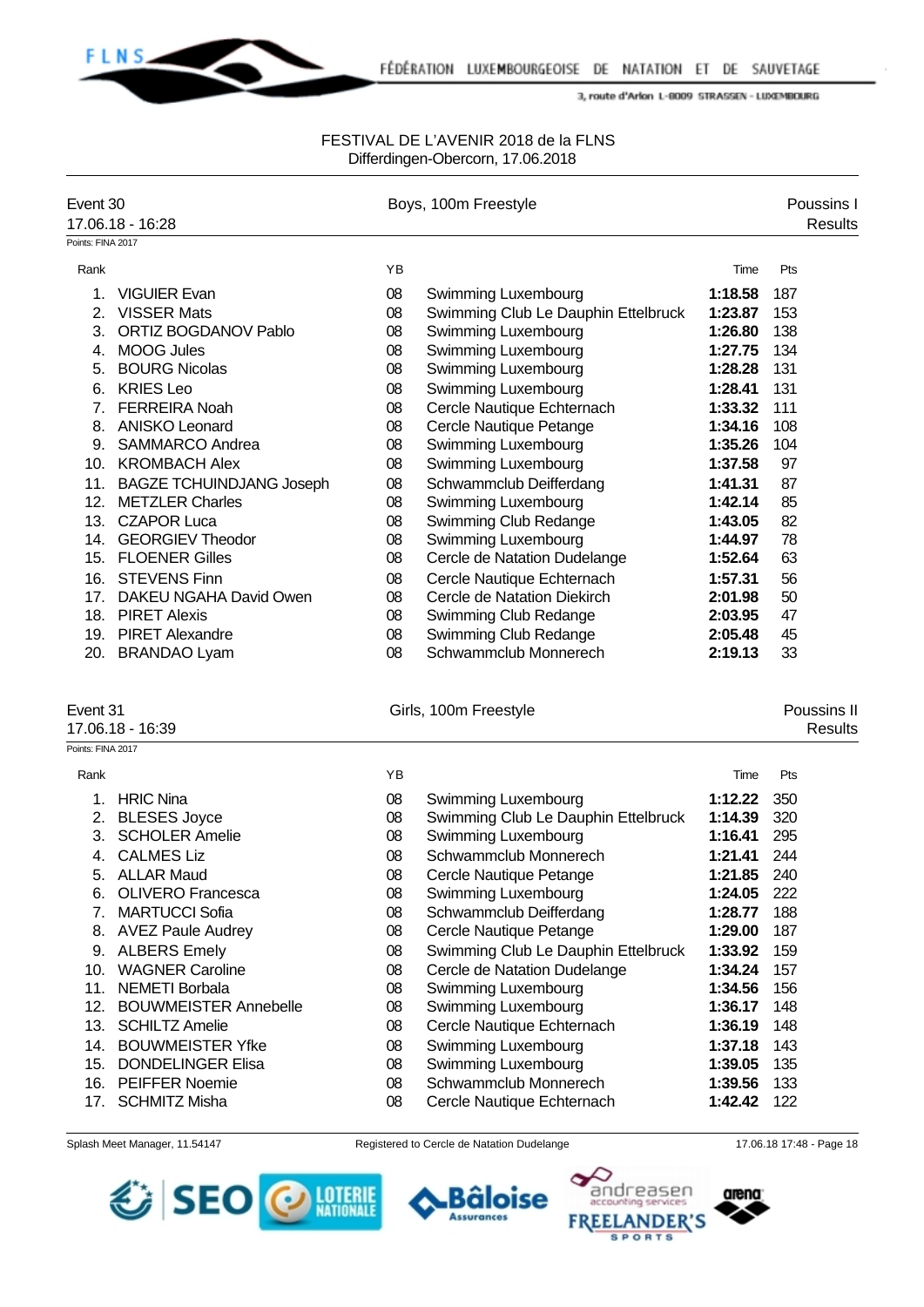

### FESTIVAL DE L'AVENIR 2018 de la FLNS Differdingen-Obercorn, 17.06.2018

|                   | Event 31, Girls, 100m Freestyle, Poussins II                                                                                     |                            |                                                                                                                                                              |                                          |                        |                               |
|-------------------|----------------------------------------------------------------------------------------------------------------------------------|----------------------------|--------------------------------------------------------------------------------------------------------------------------------------------------------------|------------------------------------------|------------------------|-------------------------------|
| Rank              |                                                                                                                                  | YB                         |                                                                                                                                                              | Time                                     | Pts                    |                               |
|                   | 18. GHIRELLI Lynn<br>19. STRASSER Amelie<br>20. HILKHUIJSEN Sarah<br>21. FETEIRO DO SENHOR Matilde<br><b>DNS TEIXEIRA Alicia</b> | 08<br>08<br>08<br>08<br>08 | Swimming Club Le Dauphin Ettelbruck<br>Swimming Club Le Dauphin Ettelbruck<br>Cercle Nautique Echternach<br>Schwammclub Monnerech<br>Schwammclub Deifferdang | 1:42.61<br>1:47.67<br>1:50.80<br>2:25.68 | 122<br>105<br>97<br>42 |                               |
| Event 32          | 17.06.18 - 16:49                                                                                                                 |                            | Boys, 100m Freestyle                                                                                                                                         |                                          |                        | Poussins II<br><b>Results</b> |
| Points: FINA 2017 |                                                                                                                                  |                            |                                                                                                                                                              |                                          |                        |                               |
| Rank              |                                                                                                                                  | YB                         |                                                                                                                                                              | Time                                     | Pts                    |                               |
| 1.                | <b>CHAUSSARD Albert</b>                                                                                                          | 07                         | Cercle de Natation Dudelange                                                                                                                                 | 1:11.23                                  | 251                    |                               |
| 2.                | <b>ESCHETTE Louis</b>                                                                                                            | 07                         | Cercle de Natation Wiltz                                                                                                                                     | 1:14.93                                  | 215                    |                               |
|                   | 3. LEY Jamie                                                                                                                     | 07                         | Swimming Club Le Dauphin Ettelbruck                                                                                                                          | 1:16.38                                  | 203                    |                               |
|                   | FEDOSSEEV Anton                                                                                                                  | 07                         | Swimming Luxembourg                                                                                                                                          | 1:16.38                                  | 203                    |                               |
|                   | 5. WEYLAND Philippe                                                                                                              | 07                         | Swimming Luxembourg                                                                                                                                          | 1:17.84                                  | 192                    |                               |
|                   | 6. HAAG Yanic                                                                                                                    | 07                         | Swimming Club Redange                                                                                                                                        | 1:18.39                                  | 188                    |                               |
|                   | 7. THILL Louis                                                                                                                   | 07                         | Swimming Luxembourg                                                                                                                                          | 1:18.90                                  | 184                    |                               |
| 8.                | <b>DUSEMON Paul</b>                                                                                                              | 07                         | Swimming Luxembourg                                                                                                                                          | 1:23.50                                  | 155                    |                               |
|                   | 9. LEONARD Lou                                                                                                                   | 07                         | Swimming Luxembourg                                                                                                                                          | 1:25.72                                  | 144                    |                               |
|                   | 10. BECIROVIC Benjamin                                                                                                           | 07                         | Swimming Club Redange                                                                                                                                        | 1:25.81                                  | 143                    |                               |
|                   | 11. GONZALEZ PEREZ Rodrigo                                                                                                       | 07                         | Swimming Luxembourg                                                                                                                                          | 1:26.03                                  | 142                    |                               |
|                   | 12. PASSER Daniel                                                                                                                | 07                         | Swimming Luxembourg                                                                                                                                          | 1:29.86                                  | 125                    |                               |
|                   | 13. PUETZ Jonah                                                                                                                  | 07                         | Swimming Club Le Dauphin Ettelbruck                                                                                                                          | 1:32.21                                  | 115                    |                               |
|                   | 14. SCHARF Herman                                                                                                                | 07                         | Swimming Luxembourg                                                                                                                                          | 1:32.75                                  | 113                    |                               |
|                   | 15. LISO Timoteo                                                                                                                 | 07                         | Schwammclub Deifferdang                                                                                                                                      | 1:34.49                                  | 107                    |                               |
|                   | 16. REIFF Mathieu                                                                                                                | 07                         | Swimming Club Le Dauphin Ettelbruck                                                                                                                          | 1:35.62                                  | 103                    |                               |
| 17.               | <b>WAGNER Lee</b>                                                                                                                | 07                         | Cercle de Natation Dudelange                                                                                                                                 | 1:36.10                                  | 102                    |                               |
|                   | 18. FELTZ Nicolas                                                                                                                | 07                         | Swimming Luxembourg                                                                                                                                          | 1:39.37                                  | 92                     |                               |
|                   | 19. WEILER Theid                                                                                                                 | 07                         | Cercle de Natation Wiltz                                                                                                                                     | 1:40.09                                  | 90                     |                               |
|                   | 20. PEREIRA BRIGA Gabriel Francisco                                                                                              | 07                         | Schwammclub Deifferdang                                                                                                                                      | 1:55.35                                  | 59                     |                               |
|                   | DSQ LUDOVICY Steve<br>C1 - swimmer did not touch the wall at the turn / finish (SW 5.2) (Time: 16:50)                            | 07                         | Swimming Club Le Dauphin Ettelbruck                                                                                                                          |                                          |                        |                               |
| <b>DNS</b>        | <b>DUPONT Julien</b>                                                                                                             | 07                         | Cercle de Natation Dudelange                                                                                                                                 |                                          |                        |                               |
| <b>DNS</b>        | <b>MUSY Sacha</b>                                                                                                                | 07                         | Swimming Luxembourg                                                                                                                                          |                                          |                        |                               |





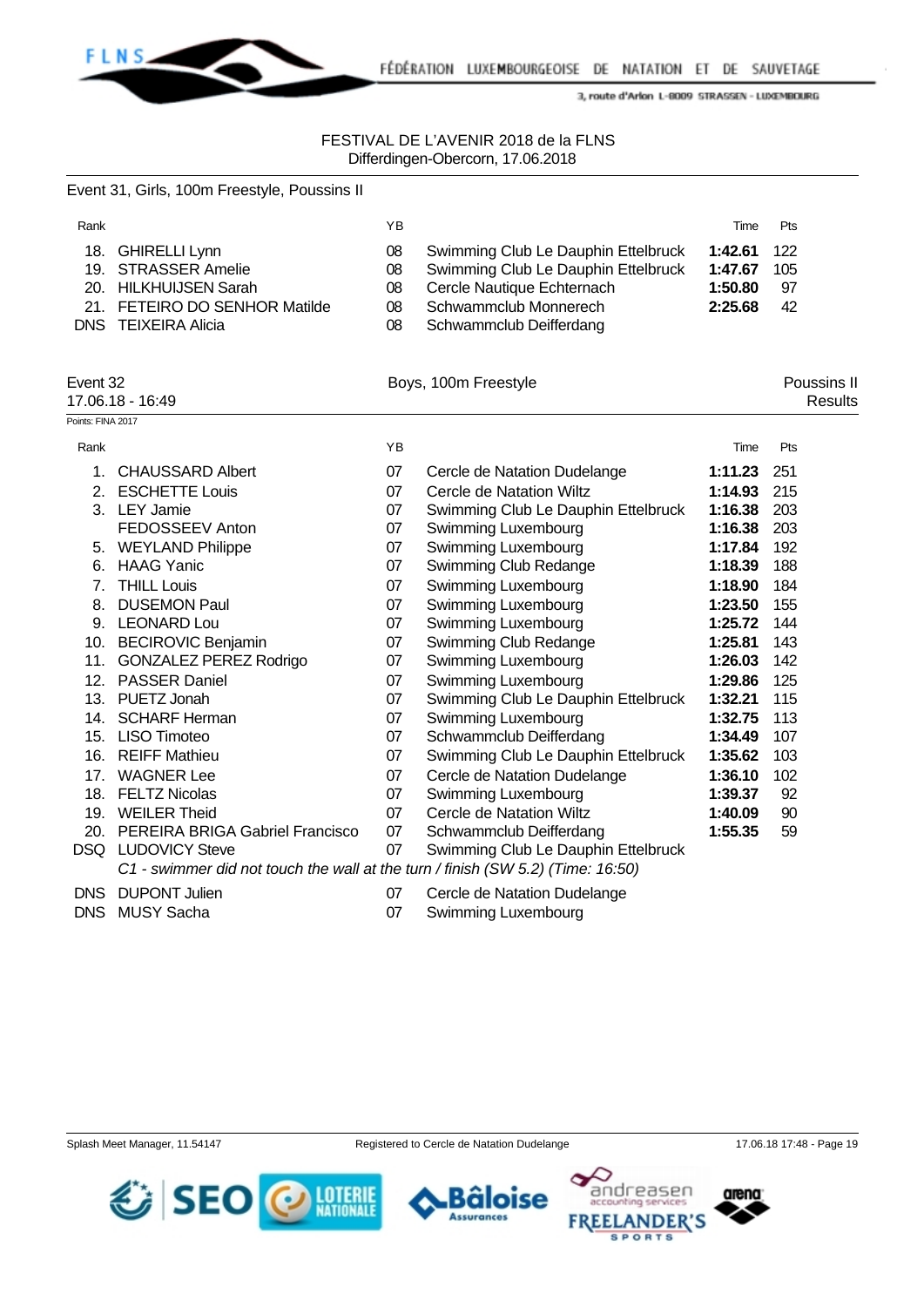**FLNS** 

### FESTIVAL DE L'AVENIR 2018 de la FLNS Differdingen-Obercorn, 17.06.2018

| Event 217<br>17.06.18 - 17:09<br>Points: FINA 2017 |                                       | Girls, 50m Freestyle |                                                     |                | Pupilles I<br><b>Results Final</b> |  |  |
|----------------------------------------------------|---------------------------------------|----------------------|-----------------------------------------------------|----------------|------------------------------------|--|--|
| Rank                                               |                                       | YB                   |                                                     | Time           | Pts                                |  |  |
|                                                    |                                       |                      |                                                     |                |                                    |  |  |
| 1.<br>2.                                           | <b>HAN Mengjia</b><br>PHILIPPART Lina | 07<br>07             | <b>Swimming Luxembourg</b><br>Schwammclub Monnerech | 30.96<br>31.19 | 422<br>413                         |  |  |
| 3.                                                 | <b>REINESCH Leeloo</b>                | 07                   | Schwammclub Monnerech                               | 32.31          | 372                                |  |  |
| 4.                                                 | <b>KROMBACH Linda</b>                 | 07                   |                                                     | 32.36          | 370                                |  |  |
| 5.                                                 | PETESCH Lea                           | 07                   | <b>Swimming Luxembourg</b><br>Schwammclub Monnerech | 32.47          | 366                                |  |  |
|                                                    |                                       |                      |                                                     |                |                                    |  |  |
| 6.                                                 | <b>FABIANI Eden</b>                   | 07                   | Schwammclub Monnerech                               | 33.14          | 344                                |  |  |
| Event 218                                          |                                       | Boys, 50m Freestyle  |                                                     |                | Pupilles I                         |  |  |
| 17.06.18 - 17:11                                   |                                       |                      |                                                     |                | <b>Results Final</b>               |  |  |
| Points: FINA 2017                                  |                                       |                      |                                                     |                |                                    |  |  |
| Rank                                               |                                       | YB                   |                                                     | Time           | Pts                                |  |  |
| 1.                                                 | <b>PEUSCH Kevin</b>                   | 06                   | Swimming Luxembourg                                 | 30.98          | 279                                |  |  |
| 2.                                                 | <b>CALMES Nicolas</b>                 | 06                   | Schwammclub Monnerech                               | 31.31          | 270                                |  |  |
| 3.                                                 | <b>RIKKERT Thijmen</b>                | 06                   | <b>Swimming Luxembourg</b>                          | 32.24          | 248                                |  |  |
| 4.                                                 | <b>CZAPOR Leon</b>                    | 06                   | Swimming Club Redange                               | 32.58          | 240                                |  |  |
| 5.                                                 | <b>HOLLERICH Tom</b>                  | 06                   | Swimming Club Le Dauphin Ettelbruck                 | 33.00          | 231                                |  |  |
| 6.                                                 | <b>WESTER Ben</b>                     | 06                   | Cercle de Natation Dudelange                        | 33.47          | 221                                |  |  |
|                                                    |                                       |                      |                                                     |                |                                    |  |  |
| Event 219                                          |                                       |                      | Girls, 50m Freestyle                                |                | Pupilles II                        |  |  |
|                                                    | 17.06.18 - 17:13                      |                      |                                                     |                | <b>Results Final</b>               |  |  |
| Points: FINA 2017                                  |                                       |                      |                                                     |                |                                    |  |  |
| Rank                                               |                                       | YB                   |                                                     | Time           | Pts                                |  |  |
| 1.                                                 | <b>BORDONARO Madeleine</b>            | 06                   | Cercle Nautique Petange                             | 30.59          | 438                                |  |  |
| 2.                                                 | <b>CARNEIRO Sofia</b>                 | 06                   | <b>Swimming Luxembourg</b>                          | 31.84          | 388                                |  |  |
| 3.                                                 | SOFFIO Mara                           | 06                   | Schwammclub Monnerech                               | 32.38          | 369                                |  |  |
| 4.                                                 | <b>NOTHUM Gwen</b>                    | 06                   | Swimming Club Redange                               | 33.71          | 327                                |  |  |
| 5.                                                 | <b>LURKIN Mathilde</b>                | 06                   | <b>Swimming Luxembourg</b>                          | 34.49          | 305                                |  |  |
| 6.                                                 | <b>BOKOVA Marta</b>                   | 06                   | Swimming Luxembourg                                 | 34.94          | 294                                |  |  |
|                                                    |                                       |                      |                                                     |                |                                    |  |  |

Splash Meet Manager, 11.54147 Registered to Cercle de Natation Dudelange 17.06.18 17:48 - Page 20

arena

ndreasen

**SPORTS** 

**FREE** 

**NDER'S**